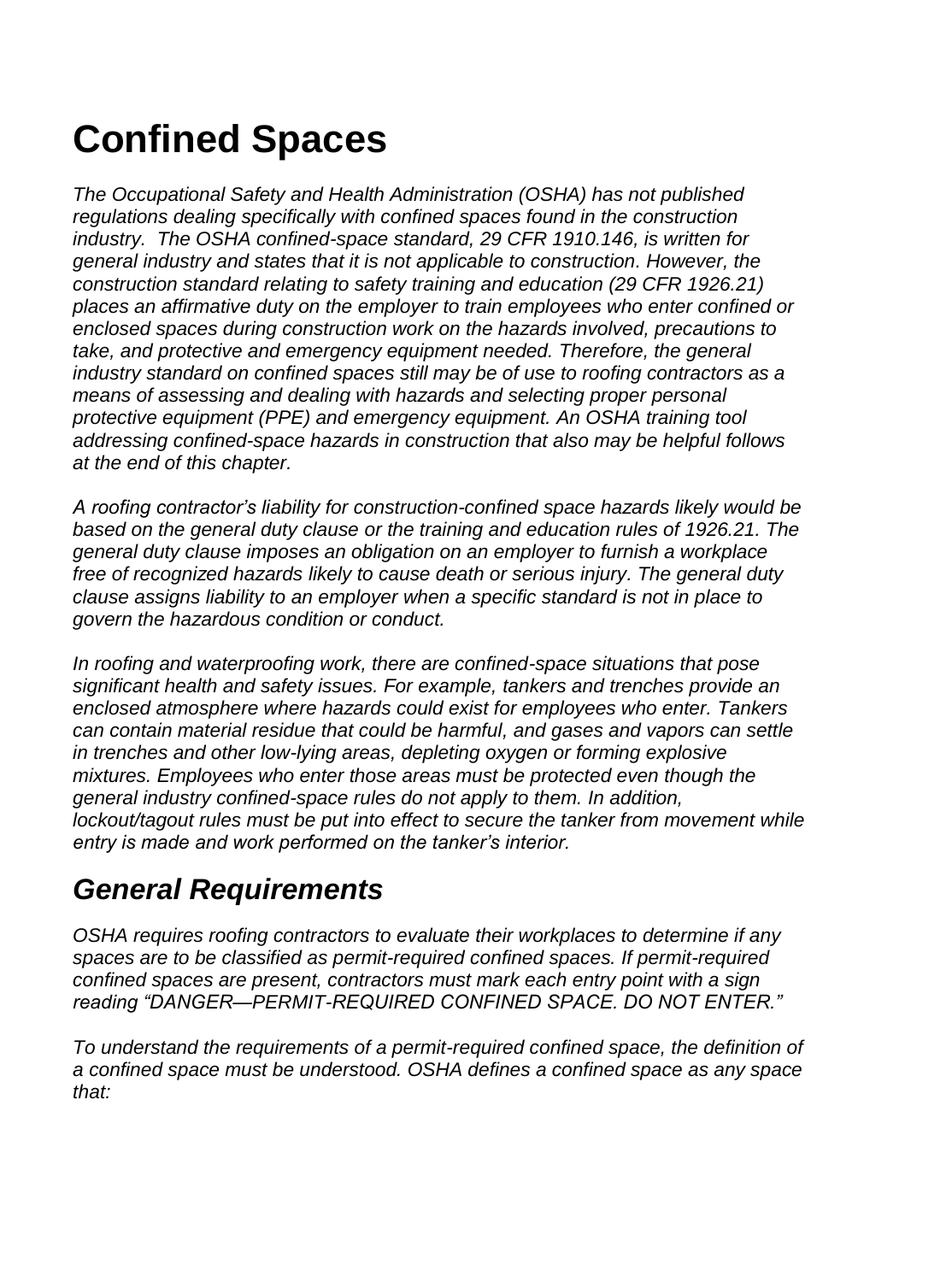- *Is large enough and so configured that an employee can bodily enter and perform assigned work*
- *Has limited or restricted means for entry or exit (e.g., tanks, tankers, silos, storage bins, vaults and pits)*
- *Is not designed for continuous employee occupancy*

### *Permit-required Confined Spaces*

*When a roofing contractor determines that confined spaces exist, the next step is to determine whether the confined space is a permit-required confined space. OSHA defines a permit-required confined space as a confined space that meets one or more of the following characteristics:*

- *Contains or has the potential to contain a hazardous atmosphere*
- *Contains a material that has the potential for engulfing an entrant*
- *Has an internal configuration such that an entrant could be trapped or asphyxiated by inwardly converging walls or a floor that slopes downward and tapers to a smaller cross-section*
- *Contains any other recognized serious safety or health hazard*

*If one or more of these conditions exist, a contractor must follow the procedures discussed under the paragraph in this chapter titled "Permit-required Confined Space Requirements."*

*Following this chapter, a sample permit-required confined-space (PRCS) written program, common in general industry, can be found that can be adapted for inclusion in a company's overall health and safety program.*

# *Atmospheric Monitoring*

*It is impossible to detect a hazardous atmosphere without instruments designed for that purpose. It should never be assumed that a confined space is safe or that an employee will be fine if he or she doesn't linger in a confined space or perform dangerous work there. A person can be overcome in a hazardous atmosphere in a matter of moments. Even quick and simple work in an area not recognized as a confined space can result in injuries or death by asphyxiation or as a result of an explosion.*

*In order to enter any confined space without the use of special types of PPE, such as a self-contained breathing apparatus (SCBA), atmospheric conditions must have these characteristics:*

*Oxygen: 19.5 percent to 23.5 percent*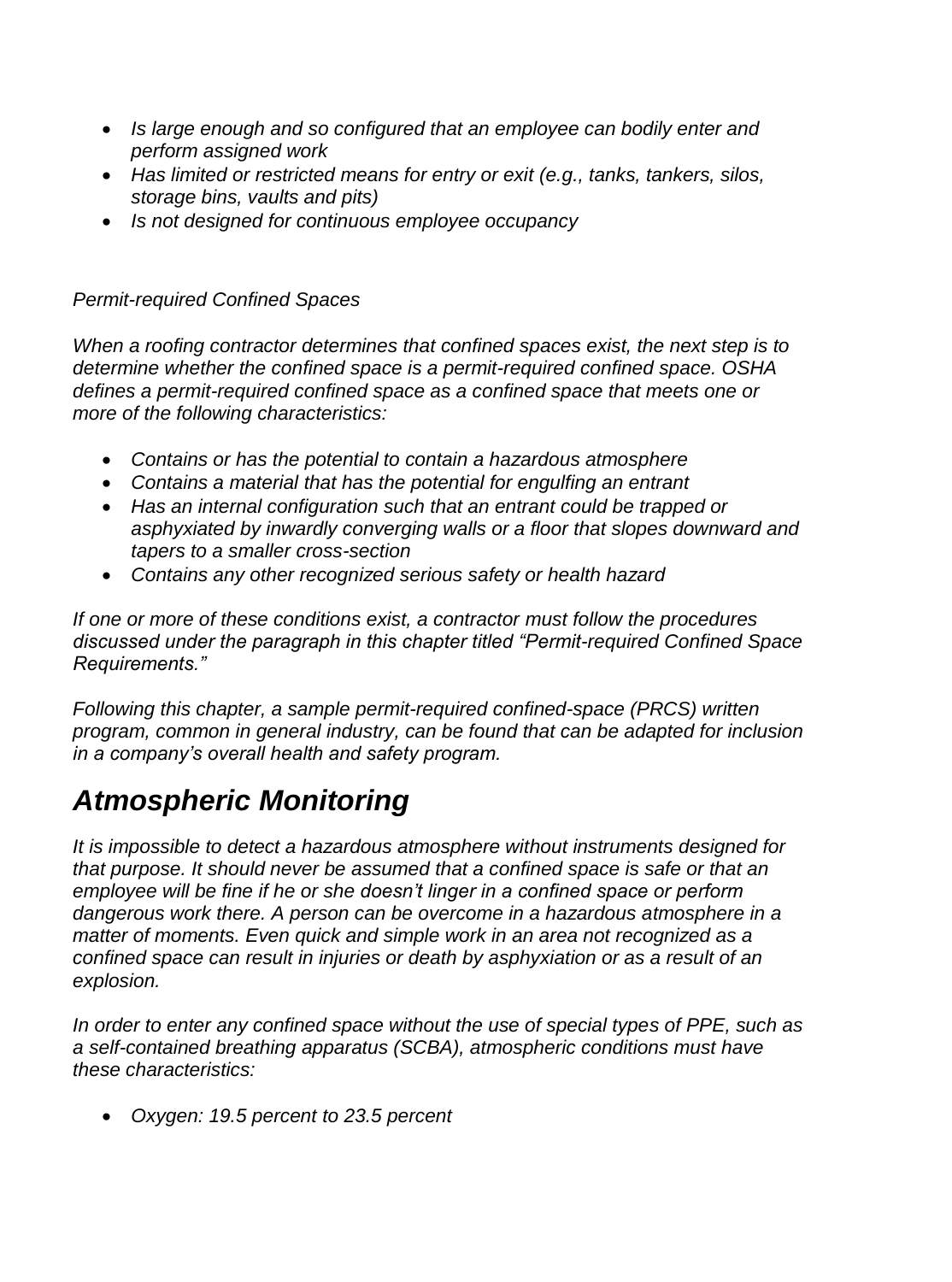- *Flammability: below 10 percent of the lower flammable limit (LFL) for gases, vapors, mists or combustible dust*
- *Toxic gases: below the permissible exposure limit (PEL)/threshold limit value (TLV) or time-weighted average (TWA) of a substance*

*When testing for atmospheric hazards, a contractor should first test for oxygen. Combustible gas meters are oxygen-dependent and will not work properly in an oxygen-deficient atmosphere. Second, a contractor should test for combustible gases and vapors because the threat of fire or explosion is usually more immediate and lifethreatening. Third, a contractor must test for toxic gases and vapors.*

*All the operations that will be taking place within the space and any hazardous substances that may result, such as fumes from welding or vapors from solvents or other chemicals, must be considered. The proximity to traffic and automotive vehicles on site should also be noted because this may generate carbon monoxide.*

# *Alternative Entry Procedures*

*A contractor may allow entry into a permit-required space using alternative entry procedures. Using these procedures, the contractor does not need to have a written program, written permit, attendant or rescue team, etc., providing that:*

- *The only hazards in the permit space are atmospheric*
- *Hazards can be controlled by the use of continuous forced-air ventilation*
- *Atmosphere is tested periodically during entry*

*It may be necessary, though, to conduct a full permit-required confined-space entry to test the atmosphere if it cannot be tested from outside. Once the atmosphere has been tested and it is determined that the only hazard is an atmospheric hazard that can be controlled through the use of forced-air ventilation, the rest of the requirements are relaxed―the only requirement being that the atmosphere must be tested periodically.*

*If a hazardous atmosphere is detected at any time during the entry, the following are required:*

- *Each employee must leave the space immediately.*
- *The space must be evaluated to determine how the hazardous atmosphere developed.*
- *Steps must be taken to protect the employees from the hazardous atmosphere before a subsequent entry takes place.*

*Once the contractor satisfies the requirements for entering using alternative entry procedures, certification must be completed before anyone enters the confined*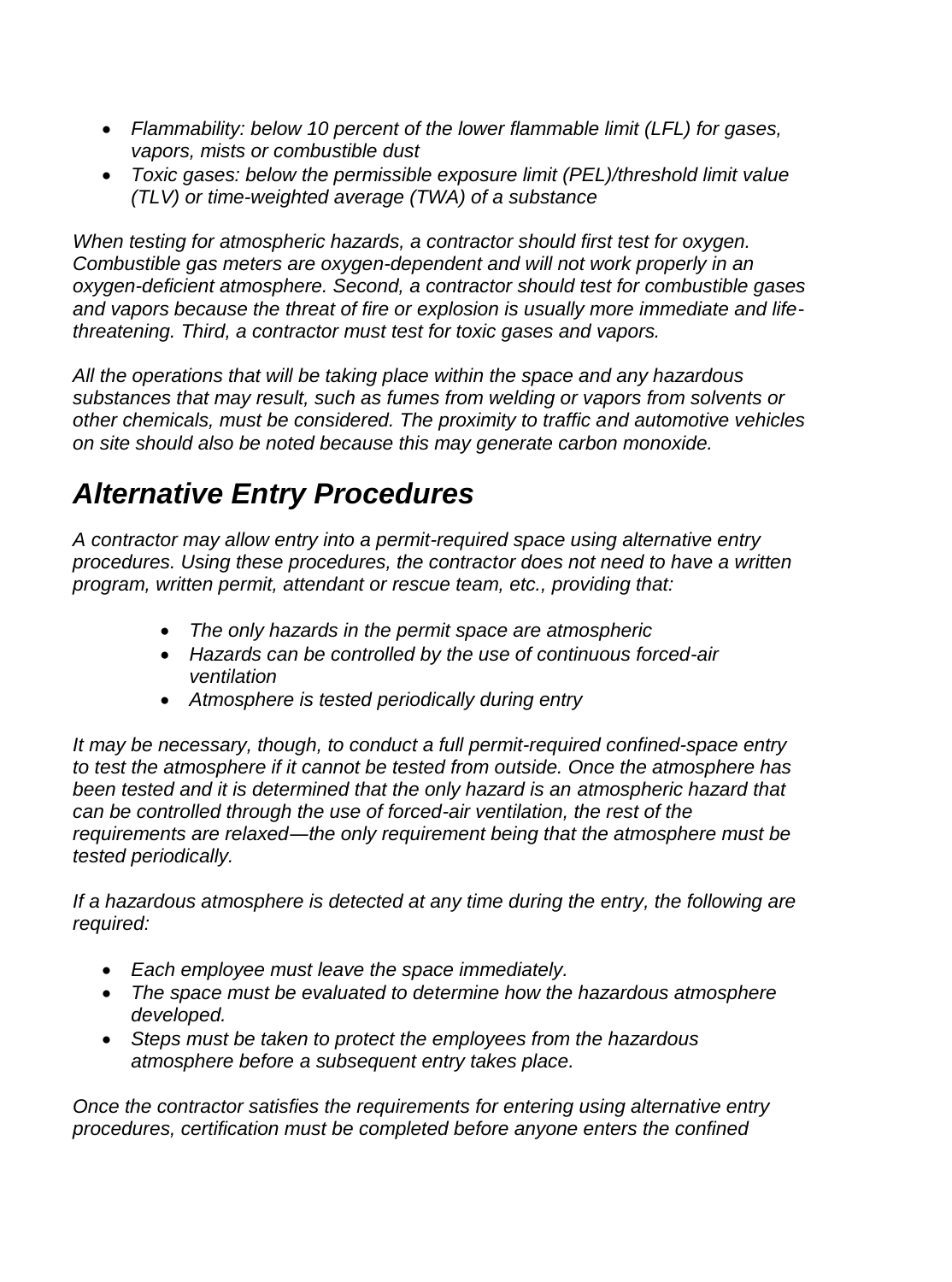*space. The certification consists of the date, location of the space and signature of the person providing the certification.*

# *Nonpermit-required Confined Spaces*

*Permit-required confined spaces may be reclassified as nonpermit-required confined spaces if certain criteria are met. If these criteria are met, rescue teams, special PPE, etc., are not required. The criteria include the following:*

- *The space poses no actual or potential hazardous atmospheres.*
- *All hazards within the space can be eliminated without entry into the space, such as locking and tagging equipment so it cannot be operated while employees are working inside.*
- *Forced-air ventilation to control atmospheric hazards does not constitute elimination of hazards.*

*A contractor must verify these conditions are met through certification, which is the same as the alternative entry procedure. Again, the date, location of the space and name of the person certifying the space must be on the certificate. This certificate must be made available to employees before entering the space.*

*If hazards arise in a confined space that has been declassified, each employee must exit the space. The contractor must determine if the space needs to be reclassified as a permit-required confined space. If the hazards are eliminated, the nonpermit entry can continue.*

*It is important to note that the difference between an alternative entry procedure and a nonpermit-required confined space is the use of forced-air ventilation. If forced-air ventilation is used during an entry, it cannot be classified as a nonpermit-required confined space. It must be classified as an alternative entry procedure.*

*It is in the best interest of the contractor to try to meet the requirements of alternative entry procedures or nonpermit-required confined spaces because the requirements for the two are much less stringent than for a permit-required confined space. However, it imposes the burden of making certain the conditions inside the space do not change.* 

*If a contractor can neither declassify a permit-required confined space to a nonpermit-required confined space nor use alternative entry procedures, all aspects of permit-required confined spaces must be followed.*

# *Permit-required Confined Space Requirements*

*If a contractor's employees are required to enter permit-required confined spaces, a written program must be developed addressing all potential hazards. The program must address the following topics:*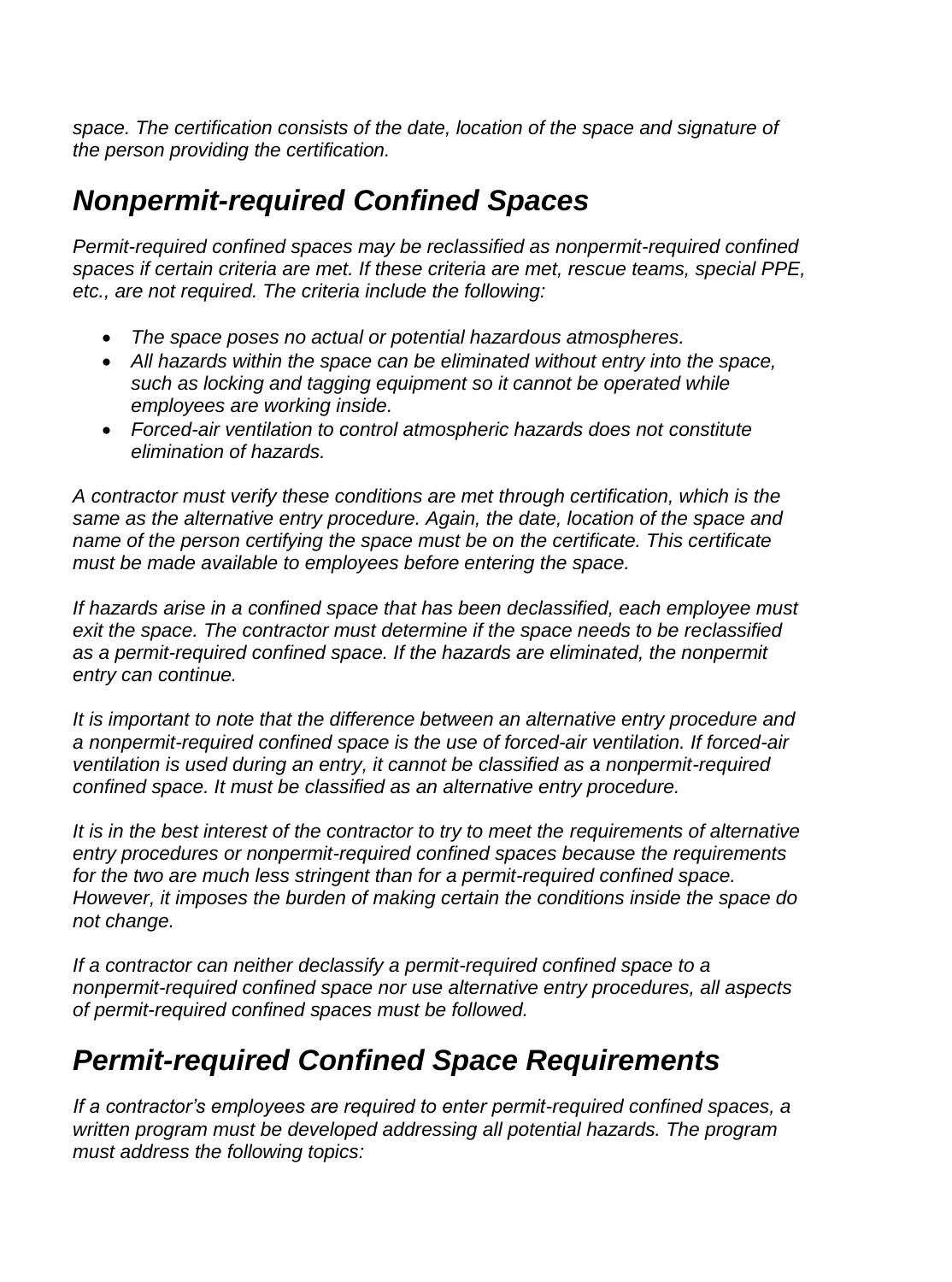- *Implementation of measures necessary to prevent unauthorized entry into the permit-required confined space. This can be done by informing those employees who have not been trained in the standard to keep away during the entry activities. Using appropriate signs and barricades to prevent entry would be sufficient.*
- *Identification and evaluation of hazards in the permit space before employees enter it*
- *Development of procedures and practices necessary to conduct safe permit space entries, including at least the following elements:*
	- *Specification of acceptable entry procedures. This includes having an oxygen content between 19.5 percent and 23.5 percent, LFL of substances below 10 percent and below established PELs, TWAs and TLVs.*
	- *Isolation of the permit space. This includes locking and tagging equipment to prohibit use while the entry is taking place. For example, a tanker must be prevented from being driven away.*
	- *Control or elimination of atmospheric hazards through purging, inerting, flushing or ventilating*
	- *Protection of pedestrian or vehicular traffic from hazards by using barriers*
	- *Verification that the conditions in the permit space remain at safe levels throughout the entry.*
- *Maintenance of equipment to ensure safe entry into a permit space, which involves:*
	- *Gas-detection equipment*
	- *Ventilating equipment*
	- *Communication equipment if necessary*
	- *PPE to be used when engineering controls such as ventilation equipment is not practical*
	- *Lighting*
	- *Barricades to prevent unauthorized entry*
	- *Equipment, such as ladders, to provide for safe access to and egress from the permit space*
	- *Rescue and emergency equipment, unless this service is provided*
	- *Any other equipment that would be used for safe permit space entry*
- *Evaluation of permit space conditions during entry operations by:*
	- *Testing conditions in the permit space before entry begins*
	- *Testing or monitoring the space to ensure the conditions are being maintained*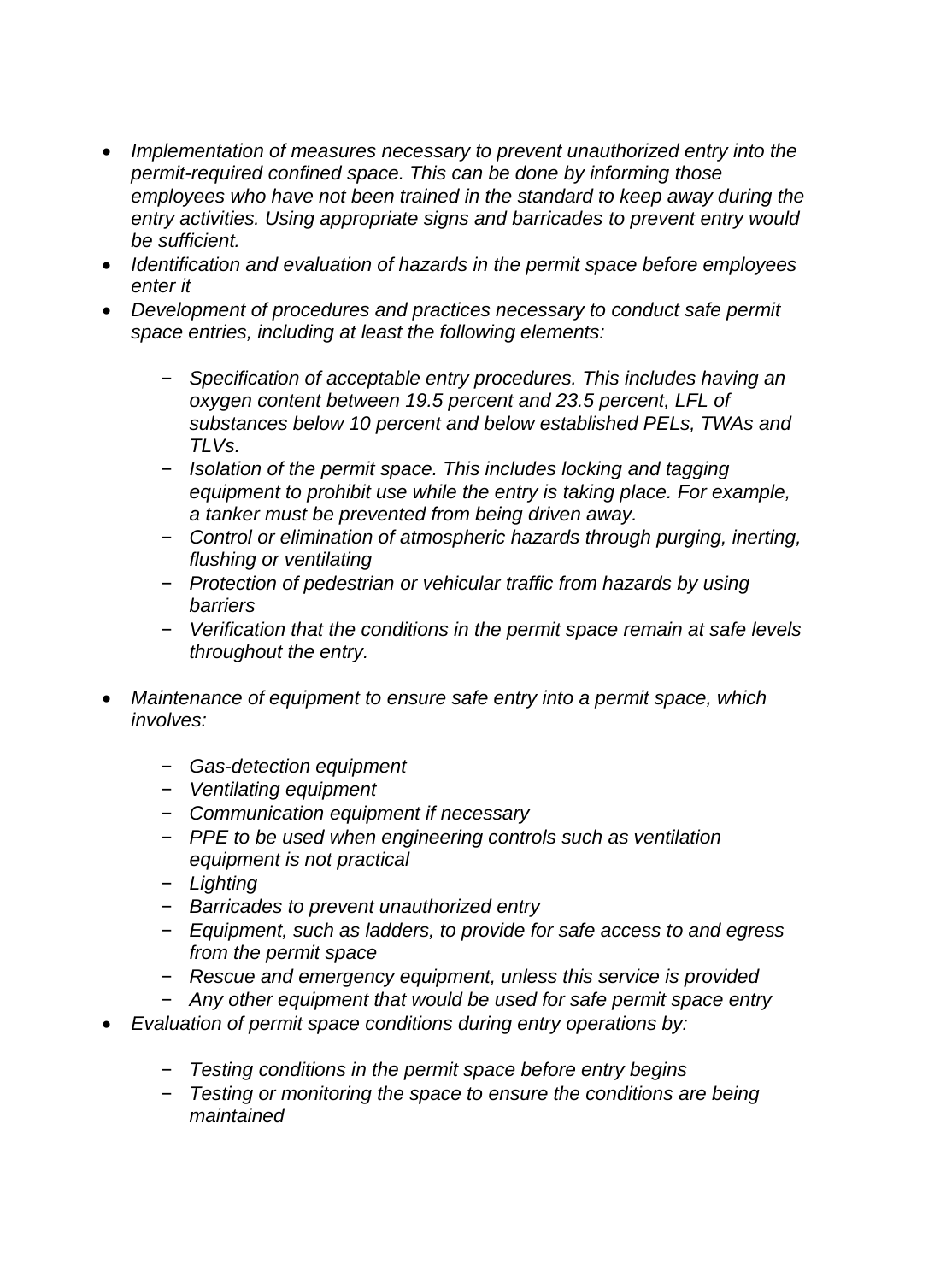- *Testing for oxygen first, flammable atmospheres second and toxic atmospheres last*
- *Provision of at least one attendant outside the permit space (an explanation of duties and training requirements of the attendant follows)*
- *Designation of employees who have active roles in entry operations and identification of the training requirements for those employees*
- *Development and implementation of procedures for summoning rescue and emergency services*
- *Development of a permit system to include preparation, issuance, use and cancellation of permits*
- *Coordination of entry operations when more than one employer is involved*
- *Cancellation of a permit after the work is complete*
- *Review of entry operations to correct problems that may have occurred during the entry operation*
- *Review of the written program annually, making revisions as needed*

# *Permit System*

*As stated before, OSHA requires employers to develop and implement a permit system. This system will ensure all steps have been taken to protect employees from hazards that may be in a confined space. Two sample permits are included at the end of this chapter.*

*Entry supervisors are required to sign the completed permit, authorizing the permit operations to begin. Authorized entrants must have the opportunity to review the permit before they enter the permit space. Also, a copy of the permit must be posted at the entry point of the space.*

*An estimated time for an entry operation must be provided on the permit. Once the time has expired, the permit is canceled and the operation must cease. In addition, the entry supervisor must cancel the entry when the operation is complete or when a condition arises in the space that was not allowed under the original permit conditions. Unpermitted conditions must be noted on the entry permit.*

*The permit must be retained for one year so it can be reviewed when the written program is reviewed.*

# *Training*

*OSHA requires contractors to provide training for those who may be involved in the permit-required confined-space process. Training must be conducted before employees are first assigned duties relating to confined spaces or if there is a change in their assignments. Training must also be conducted when new hazards arise relating to permit-space operations where employees have not received prior*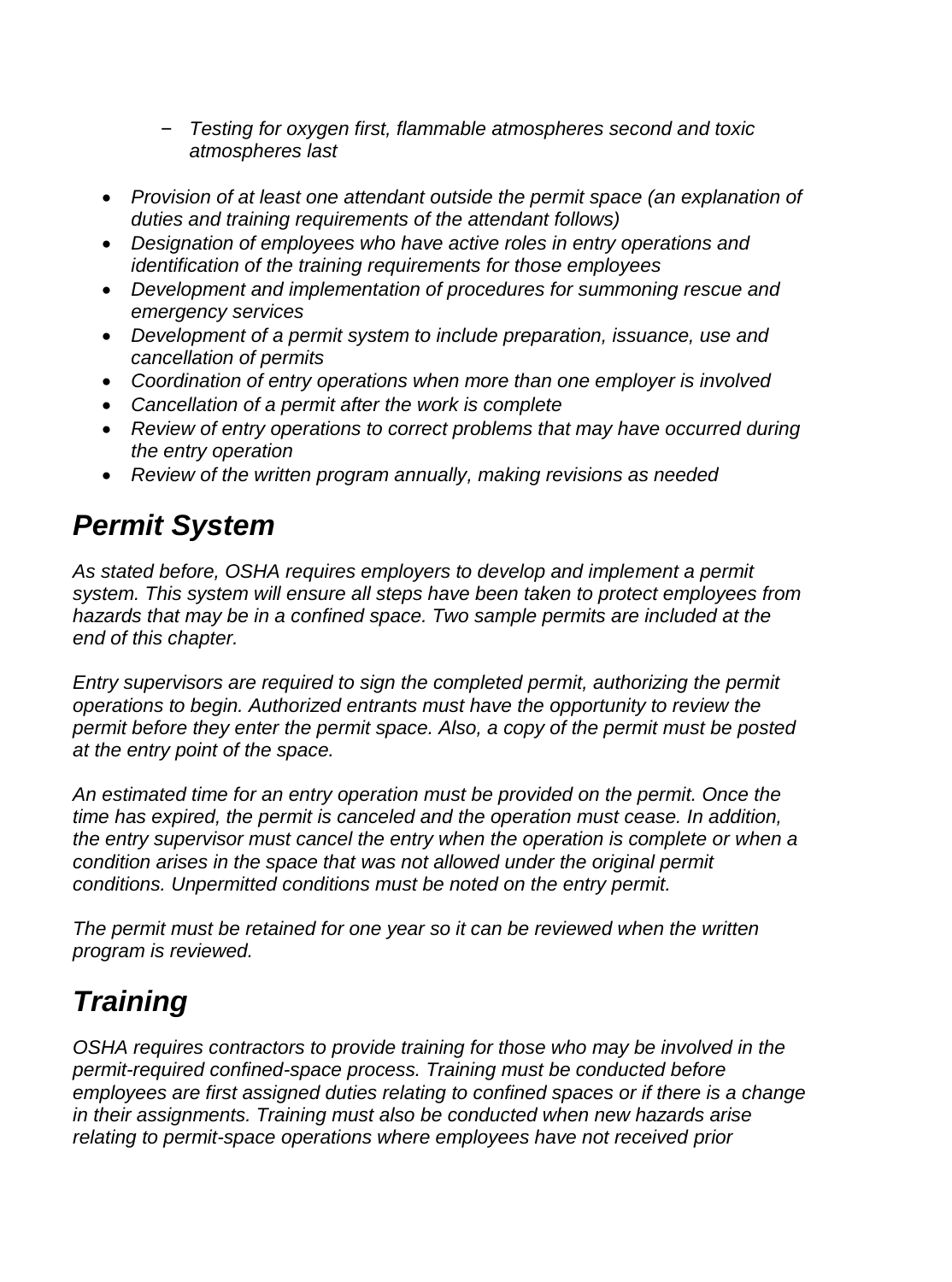*training. Also, training must be provided to each affected employee whenever the contractor believes there are deviations from the permit-space entry.*

*Contractors must train their employees so they are proficient in the duties of an authorized entrant, attendant or entry supervisor. All training must be certified, indicating employees' names, trainers' signatures or initials, and dates of training.*

# *Authorized Entrants*

*Authorized entrants are employees who have been trained and approved to enter a confined space. These employees must have had training regarding the potential hazards of the confined space, as well as the signs and symptoms of overexposure to any of the hazards. They should be familiar with all equipment, know if the equipment is explosion-proof, and know how to tell when it is properly grounded. Authorized entrants must know how to communicate with the attendant, especially if a prohibited condition or a hazardous situation arises. Entrants must agree to exit immediately if an order is given to do so or an alarm goes off. Entrants must wear full-body harnesses with retrieval lines attached to the center of their backs or above their heads or wristlets if full-body harnesses are shown to be infeasible.*

# *Authorized Attendants*

*Authorized attendants must be able to monitor situations inside and outside confined spaces so they can order entrants to evacuate a space if a dangerous situation arises in either place. Attendants must be well aware of the hazards of the confined space and also aware of the physical and behavioral effects of hazard exposure so that they would notice the effects in any of the entrants. If an emergency situation arises in the confined space, the attendant is the person responsible for summoning emergency services and performing whatever rescue operation he or she has been trained and equipped to perform. Another responsibility is keeping all unauthorized entrants out of the confined space. Under no circumstances is an attendant permitted to leave the space until replaced by another attendant or all entrants have come out of the space.*

# *Entry Supervisors*

*Entry supervisors must know the hazards of confined spaces and the signs and symptoms of overexposure to those hazards. They must verify that permits are filled in, the appropriate testing and procedures have been completed, and all equipment is in place. The supervisor is the person responsible for knowing when and under what conditions to cancel a permit and terminate the work. Supervisors must also remove unauthorized persons. Finally, they are responsible for making sure rescue services are available and the means for calling them are operable.* 

# *Rescue and Emergency Services*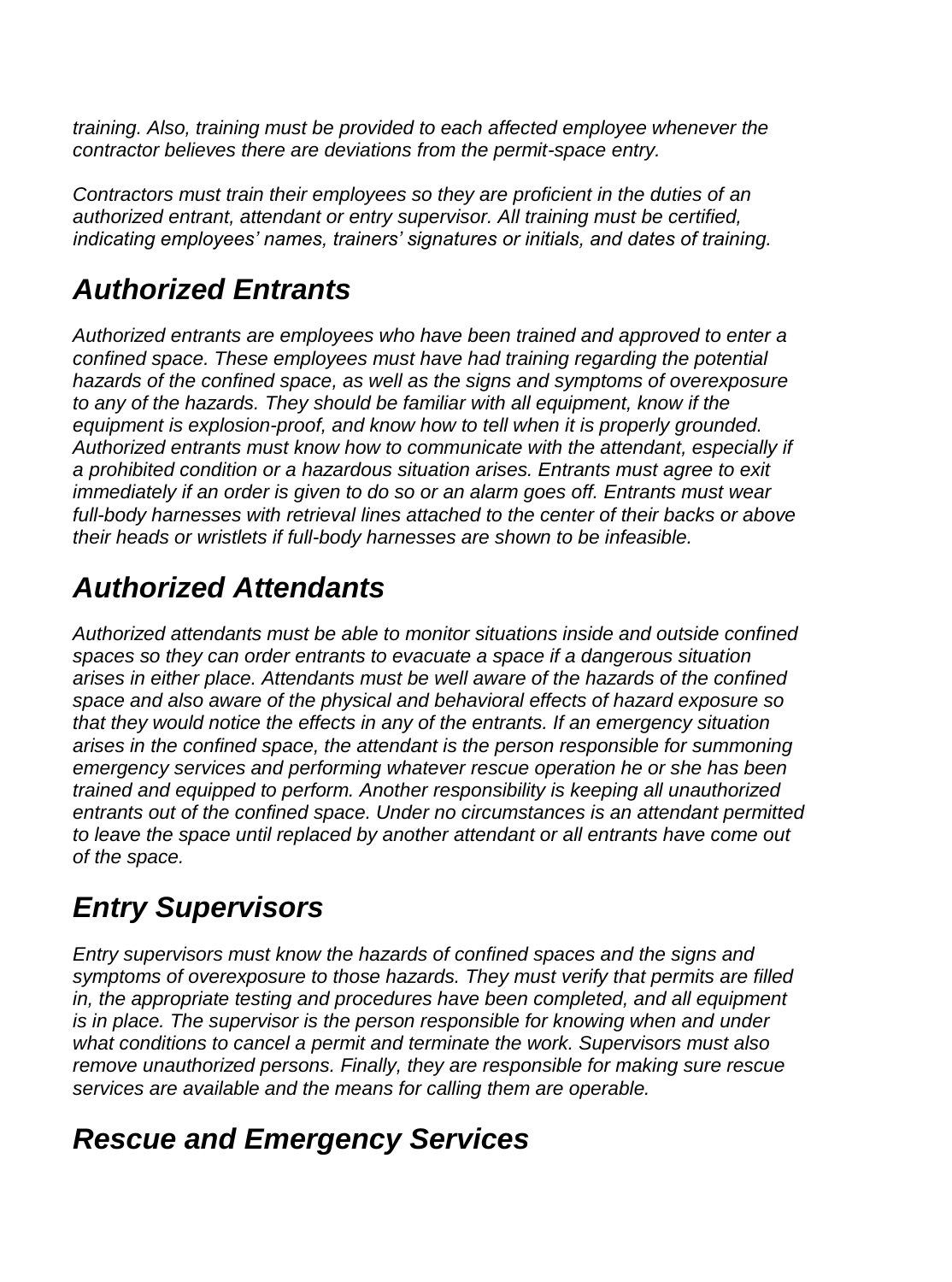*Contractors who decide to have their employees enter a permit space must provide rescue and emergency services. There are three different types of emergency rescue that a contractor can rely on:*

- *1. In-house rescue services*
- *2. Outside rescue services, such as local fire departments*
- *3. Nonentry rescues*

*Training for in-house rescue services requires employees to be trained in the rescue gear they would need to extract someone from a confined space. Because the rescuers need to enter the permit space, they must also receive the same level of training that authorized entrants receive. Once every 12 months, rescuers must simulate an actual rescue using real people or mannequins. At least one member of the in-house rescue team must be trained in first aid/CPR.*

*The second option, summoning an outside rescue team to perform the rescue, is a more difficult option with which to comply. A contractor must evaluate the prospective rescue team to determine how quickly it is capable of responding after members. OSHA requires the rescue team to respond in a timely manner, consistent with the specific hazard in the confined space.* 

*As an example, if there is an immediately dangerous to life and health (IDLH) atmosphere in the permit space and entrants are required to wear self-contained breathing apparatus (SCBA), the contractor must have a standby person who is capable of entering the space in a short period.*

*The contractor must select a rescue team that has the capability to reach any victim within a time frame that is appropriate for the hazard in the permit space. The rescue team must be proficient in performing the needed rescue service. The contractor must also inform the rescue team of all types of permit-required confined spaces they have and give them time to practice and develop rescue plans.*

*The last option is to provide nonentry rescues. If this option is selected, the person entering the confined space must wear a full-body harness with a retrieval line attached to it. The retrieval line must be attached to a mechanical device, such as a tripod and winch or a fixed point outside the permit space. This will allow someone to pull an incapacitated victim out of the confined space.*

*Material safety data sheets (MSDSs) for chemicals to which an entrant was exposed in a confined space are required to be made available to the medical facility that provides aid.*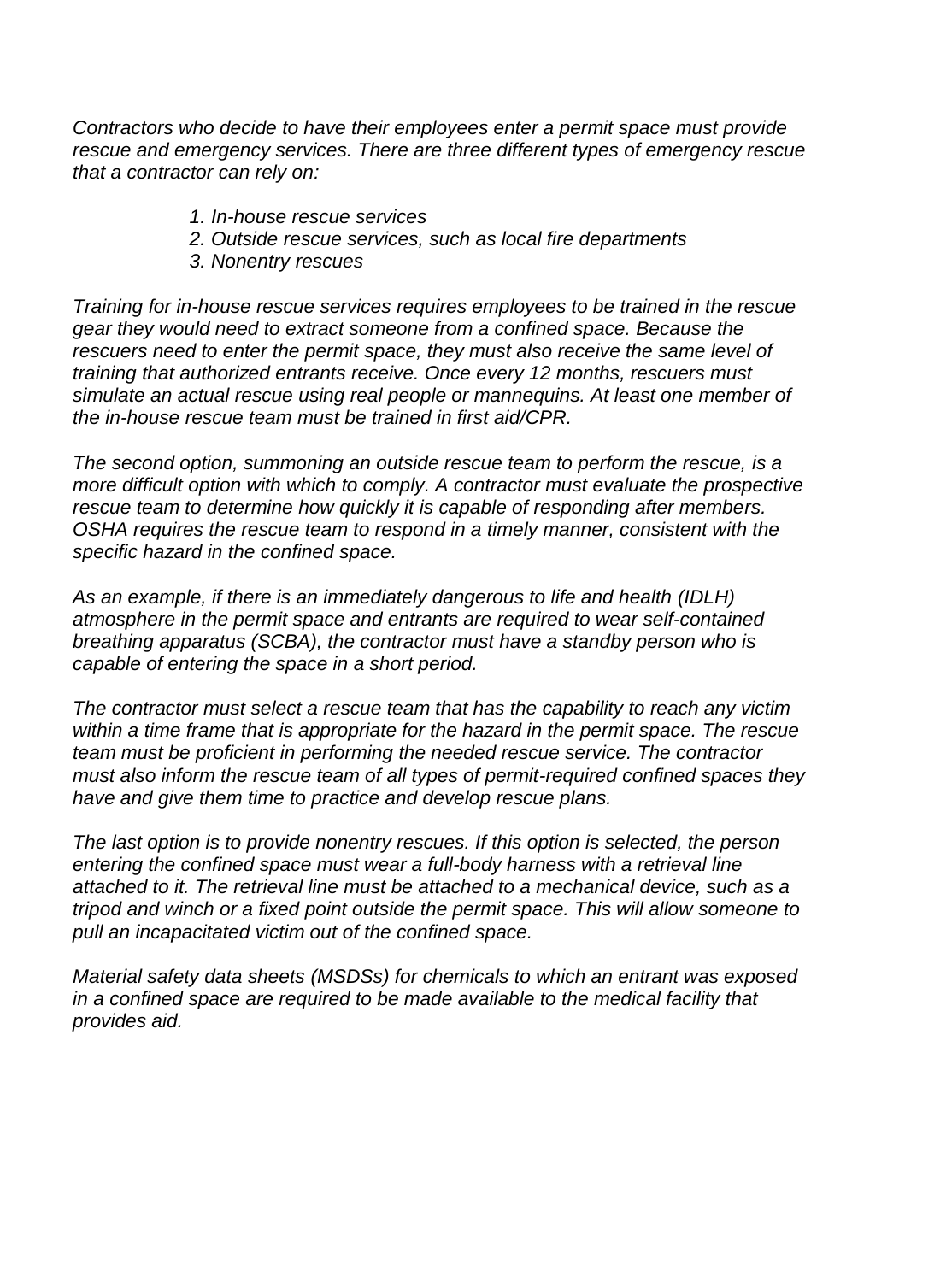# **Sample Written Program**

# **Permit-required Confined Space (PRCS) Written Program**

*[Company name] recognizes that entry into confined spaces can kill or injure employees. The following work practices have been implemented to minimize the potential dangers associated with entry into permit-required confined spaces.*

# *Introduction*

*This program identifies specific responsibilities of different parties and presents the criteria required for safe entry into permit-required confined spaces.* 

# *Definitions*

*confined space: A space that has limited or restricted means of entry, is not designed for continuous occupancy, and is large enough and configured so that a person can enter the space and maneuver well enough to perform tasks.*

*permit-required confined space: A confined space that has the potential to expose personnel to hazards that require controls to prevent injury or death. These hazards may include any or all of the following:* 

- *Engulfment and/or entrapment*
- *Hazardous atmospheres*
- *Other serious safety or health hazards*

*hazardous atmosphere: An atmosphere that may expose an entrant to the risk of death, incapacitation, impairment of ability to self-rescue (that is, to escape unaided), injury or acute illness from one or more of the following causes:*

- *Atmospheric oxygen concentrations less than 19.5 percent or greater than 23.5 percent*
- *Flammable gas, vapor or mist at a concentration in excess of 10 percent of the lower flammable limit (LFL)*
- *Airborne combustible dust at a concentration that meets or exceeds its LFL*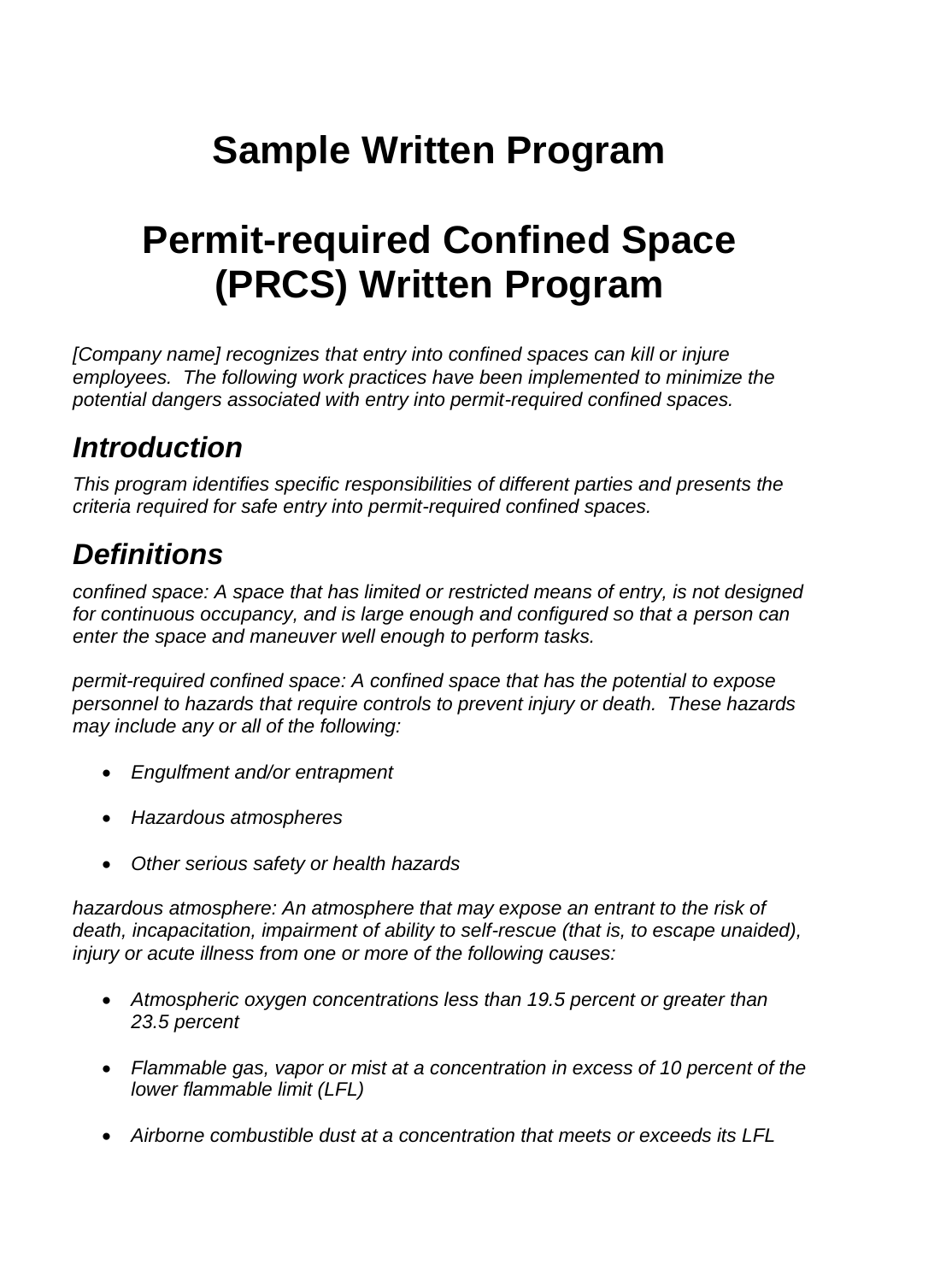- *Atmospheric concentration of a toxic substance that exceeds its dose or permissible exposure limit (PEL)*
- *Any other atmospheric concentration that is immediately dangerous to life and health*

*nonpermit-required confined space: A confined space that does not have the potential for containing atmospheric conditions capable of causing injury or death.*

# *General Procedures*

- *Based on these definitions, management is responsible for determining which areas are considered confined spaces and which confined spaces are permit-required confined spaces.*
- *Immediately after identifying the permit-required confined spaces, signs reading "DANGER—PERMIT-REQUIRED CONFINED SPACE. DO NOT ENTER," or similar, must be placed at each entrance of the confined space.*
- *Before allowing entry into any permit-required confined space, the following steps must be followed:*
	- *An atmospheric test should be performed in the confined space to ensure the required ambient conditions—less than 10 percent LFL, greater than 19.5 percent and less than 23.5 percent oxygen, and less than the PEL of a contaminant—exist.*
	- *The space should be free of other hazards by locking and tagging out equipment as necessary.*
	- *External rescue services need to be identified or the company rescue group notified.*
	- *The permit has be completely filled out, reviewed by entrants and posted near the permit-required confined space's entrance.*
	- *Authorized employees, attendant(s) and entry supervisor(s) should be properly trained regarding all issues in the training section.*
	- *Ventilation systems must be used as required.*

# *Training and Responsibilities*

# *General Training Requirements*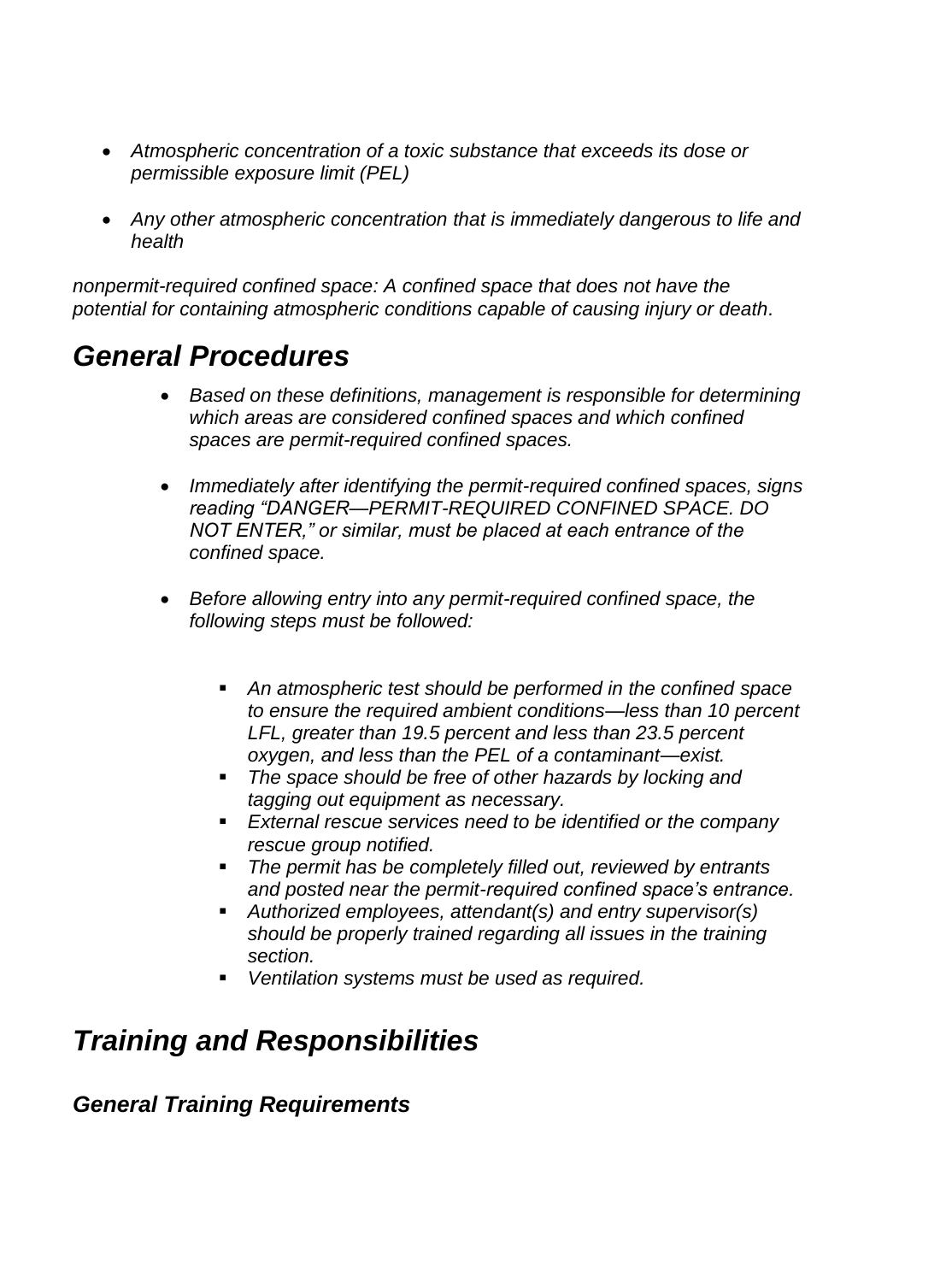*Each employee at [company name] who is involved or has the potential to be involved in confined-space entries must be trained before entering any space, as well as:*

- *Before first assigned duty in a confined space*
- *Whenever there is a change in the employee's duties or assignment*
- *Whenever there is a change in the permit space itself*
- *Whenever it is determined that there have been or must be changes in or deviations from procedures*

*It is also important that employees fully understand the roles and training requirements of attendants, entrants and entry supervisors.* 

*Upon completion of training, [company name] will issue certificates indicating each employee's name and identification number, such as social security number; dates of training; and name of the trainer.*

# *Training Requirements and Responsibilities of Entry Supervisors*

- *Know, understand and ensure the completion of the training requirements of the authorized entrants and attendants as outlined in their requirements and responsibilities.*
- *Ensure the entry permit is completely and properly filled out and verify that the air monitoring has been done correctly.*
- *Terminate the permit when conditions change either inside or outside the space or when the permit expires.*
- *Verify that either external or internal rescue services are available.*
- *Determine when responsibility for a permit space is transferred, and ensure operations remain consistent with the terms on the entry permit.*
- *Require all unauthorized entrants to leave the permit area.*
- *Know the signs and symptoms of exposure for the hazardous atmospheres encountered in each confined space.*

### *Training Requirements and Responsibilities of Authorized Entrants*

 *Be properly trained on all anticipated hazards of permit-required confined spaces.*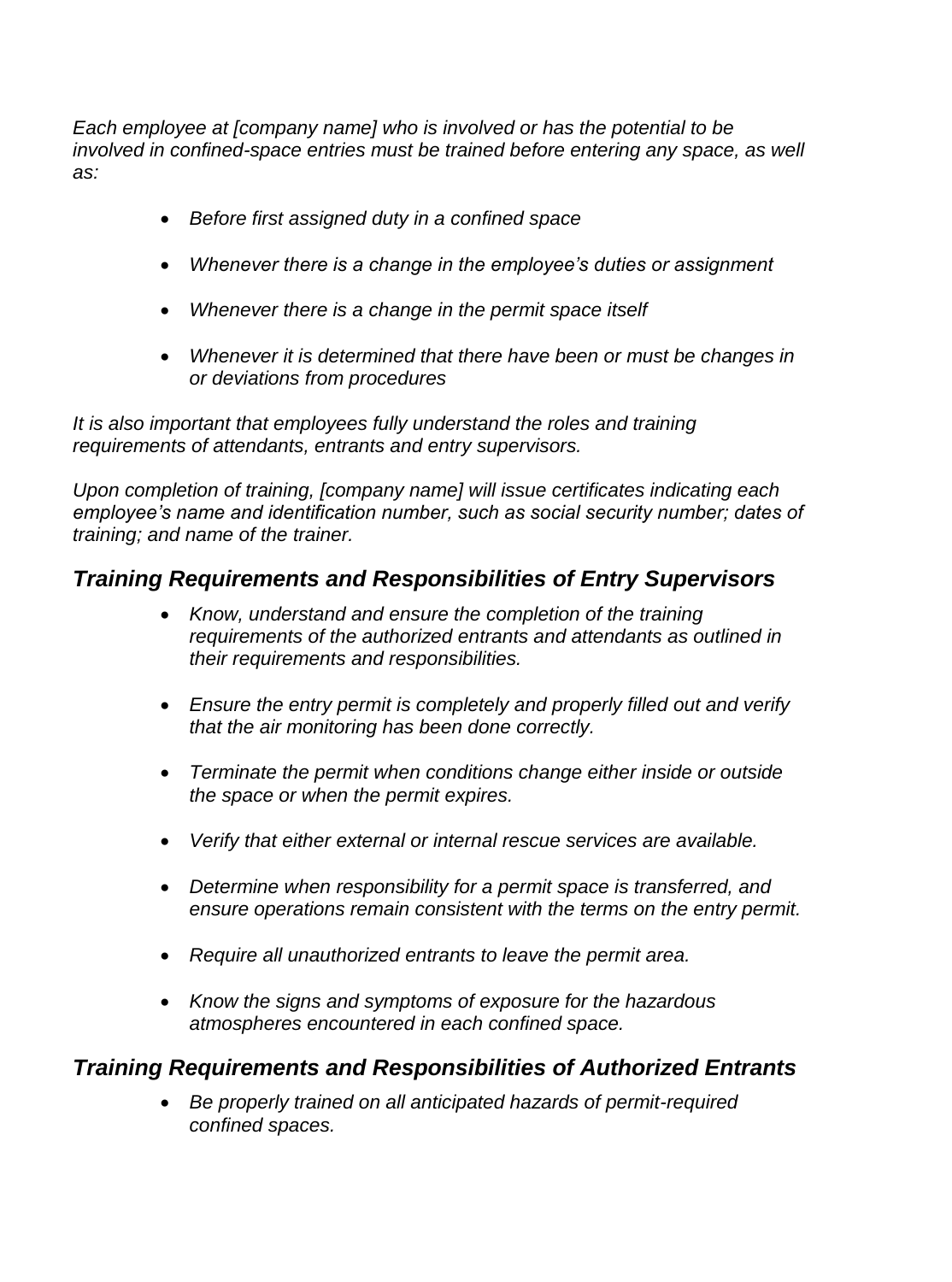- *Know how to use all equipment properly.*
- *Know the signs and symptoms of exposure to hazardous atmospheres and how to perform self-rescue.*
- *Know the evacuation signal, and understand that the attendant can initiate immediate evacuations requiring all entrants to exit.*
- *Remain in constant communication with the attendant.*
- *Alert the attendant when:*
	- *The entrant recognizes any warning signs or symptoms of exposure to a dangerous situation.*
	- *The entrant detects a condition that is not allowed on the permit.*

### *Training Requirements and Responsibilities of Attendants*

- *Know the hazards that may be encountered during entry, including signs and symptoms of exposures and exposure consequences.*
- *Remain outside the space at all times, and be in constant communication with the entrants. Under no circumstances is an attendant allowed to leave the entrance area of the confined space or perform duties that will interfere with the primary responsibility of communicating with those inside the confined space.*
- *Continuously maintain a proper count and be able to identify all the entrants.*
- *Monitor activities inside and outside the confined space to ensure the safety of the entrants.*
- *Summon rescue or other emergency personnel when needed.*
- *Perform nonentry rescues when possible.*
- *Warn all unauthorized entrants of emergencies.*

# *Entering the Space*

*Permit System*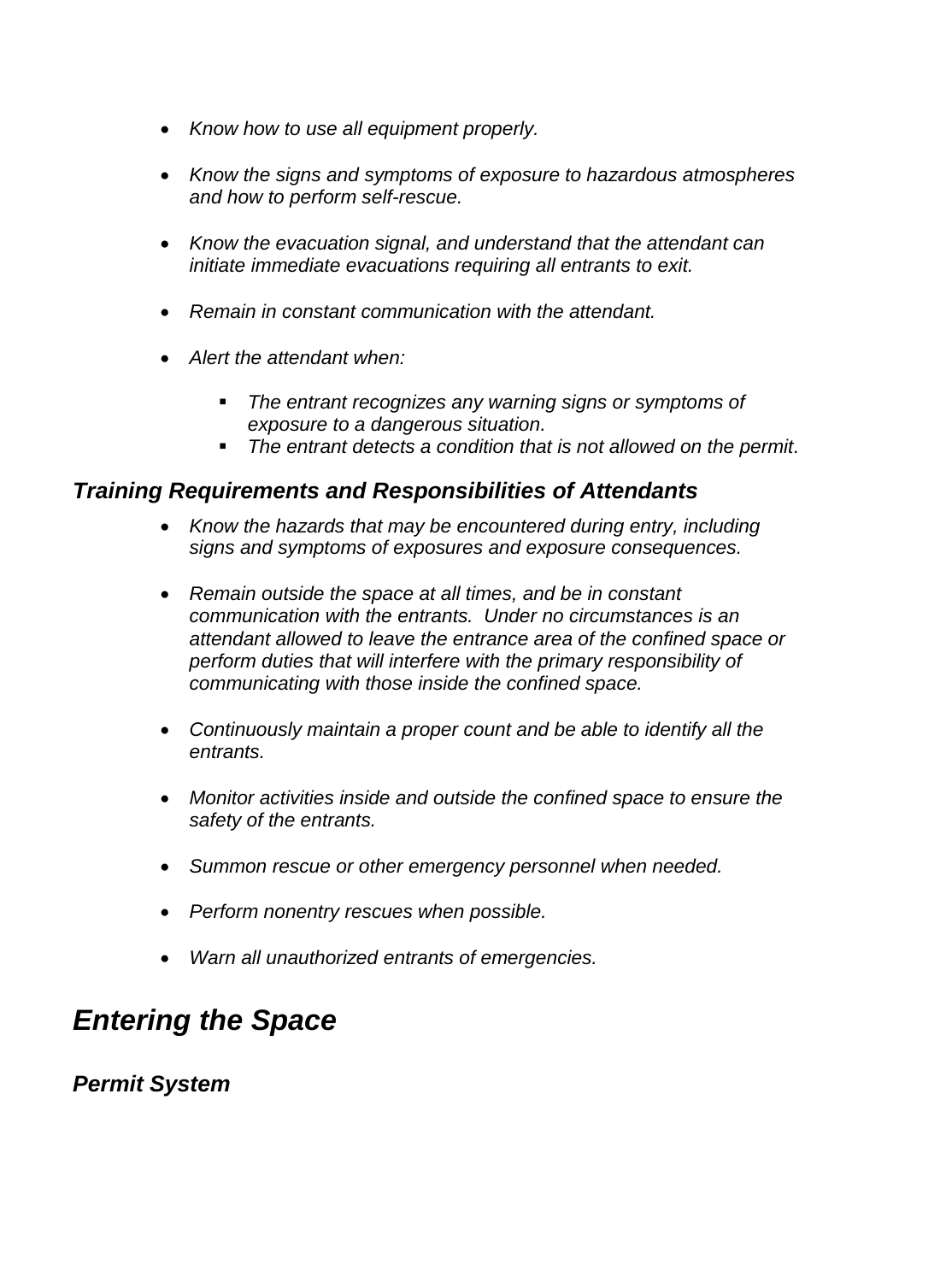- *Prior to confined space entry, the permit must be filled out completely. The entry supervisor must sign the permit before personnel enter the permit-required confined space.*
- *The completed permit must be posted at the entry point of the confined space so entrants can review it and confirm that the pre-entry steps have been taken.*
- *The permit is only valid for the duration of the work performed.*
- *The entry supervisor must terminate the permit when:*
	- *Work is complete*
	- *Conditions arise that were not accounted for on the original permit*
- *After the completion of the entry, the permit will be retained for a period of one year to facilitate review of the PRCS program. Any problems encountered during the entry must be noted on the permit and used for review.*

### *Atmospheric Monitoring*

- *Before an employee enters any confined space, atmospheric testing will be conducted to assess the ambient conditions inside the space.*
- *The testing will be performed by a qualified person who is capable of operating the atmospheric testing equipment and interpreting the results.*
- *The equipment must be capable of detecting a minimum of three hazardous atmospheric variables: flammability, oxygen content and toxicity.*
- *The devices must be equipped with audio alarms, visual alarms or both.*
- *Before use or according to the manufacturer's scheduled specifications, the atmospheric equipment must be calibrated with the specified calibration gases in order to properly identify possible hazardous atmospheres.*
- *Acceptable atmospheric limits are:*
	- *Oxygen content: between 19.5 percent and 23.5 percent*
	- *Flammability: less than 10 percent of the lower flammable limit (LFL) for any substance*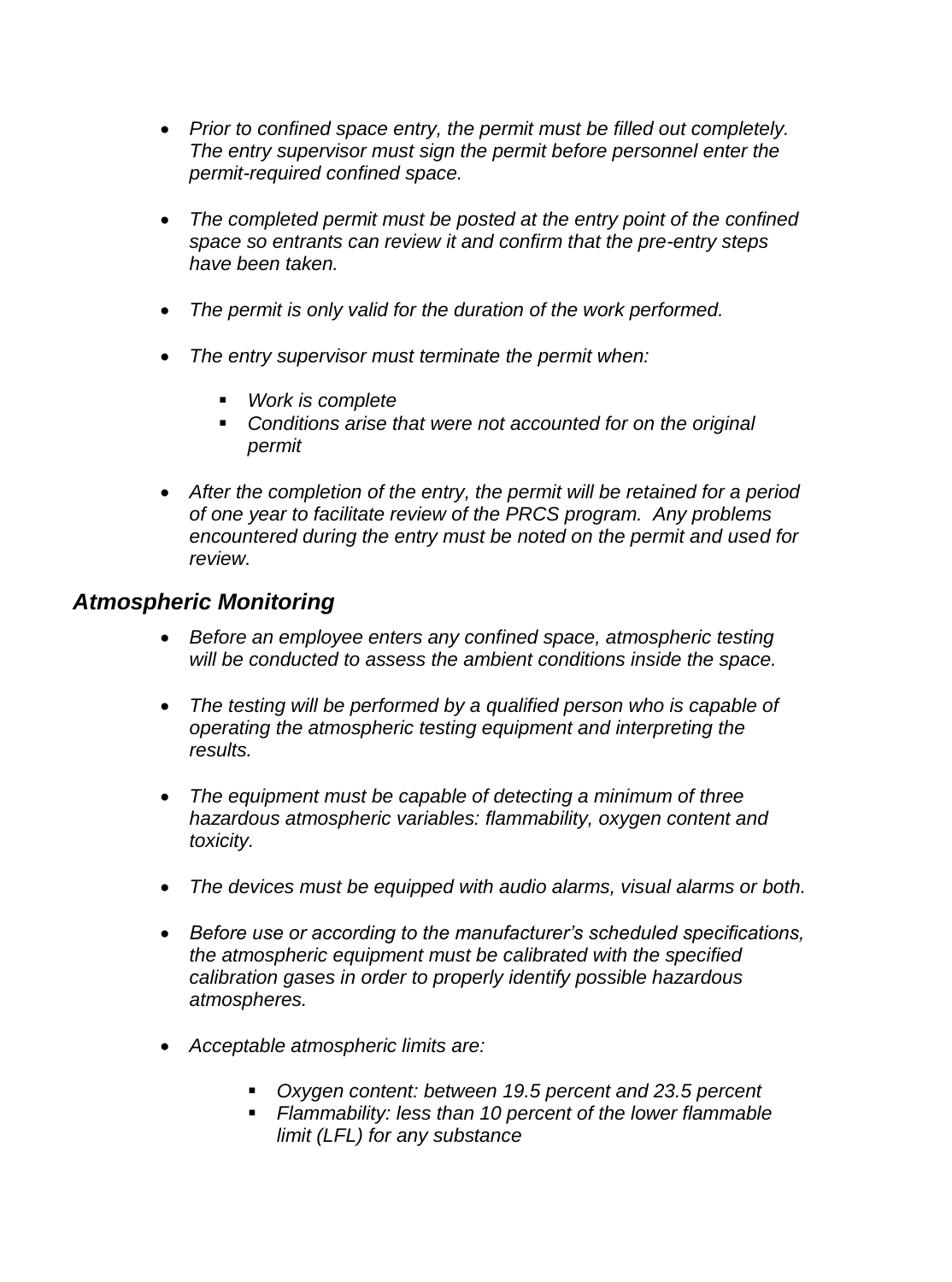- *Toxicity: less than the permissible exposure limit (PEL) as established on the material safety data sheets (MSDSs)*
- *If the atmospheric monitoring equipment detects levels beyond these ranges, employees will not be permitted to enter the space.*
- *If levels rise above or fall below the required ranges while employees are in the confined space, the entry will be terminated and the attendant will instruct all employees to evacuate the space.*
- *The space will be ventilated and rechecked with the atmospheric equipment before subsequent entry is permitted. In most instances, [company name] will be required to operate the atmospheric equipment continuously.*
- *Ventilation equipment will be used when entering any space without respiratory protection. Examples of this type of space include but are not limited to tankers and waterproofing excavations.*
- *This program is not limited to roofing projects; it also applies to tasks or work performed in the shop area, including in vaults or enclosed areas where chemicals are stored. These areas will be determined by the shop foreman and properly marked with appropriate signs.*

# *Personal Protective Equipment*

- *Work and/or rescue equipment will be immediately available at all times.*
- *Work and/or rescue equipment will be selected with the potential hazards and possible contingencies associated with the confined space in mind.*
- *As necessary, PPE will be worn to protect entrants from the hazards associated with the confined space. PPE may include eye protection, hearing protection, hand protection, hard hats, chemically treated protective garments, and respiratory protection, including self-contained breathing apparatus (SCBA) if necessary.*
- *If the confined space has a height of more than 5 feet with an entry point overhead, each entrant will be required to wear a body harness attached to a mechanical retrieval system, such as a tripod.*
- *If the confined space is less than 5 feet in height but has a potentially hazardous atmosphere, each entrant will wear a body harness attached to a lifeline that will be monitored by the attendant. This system will*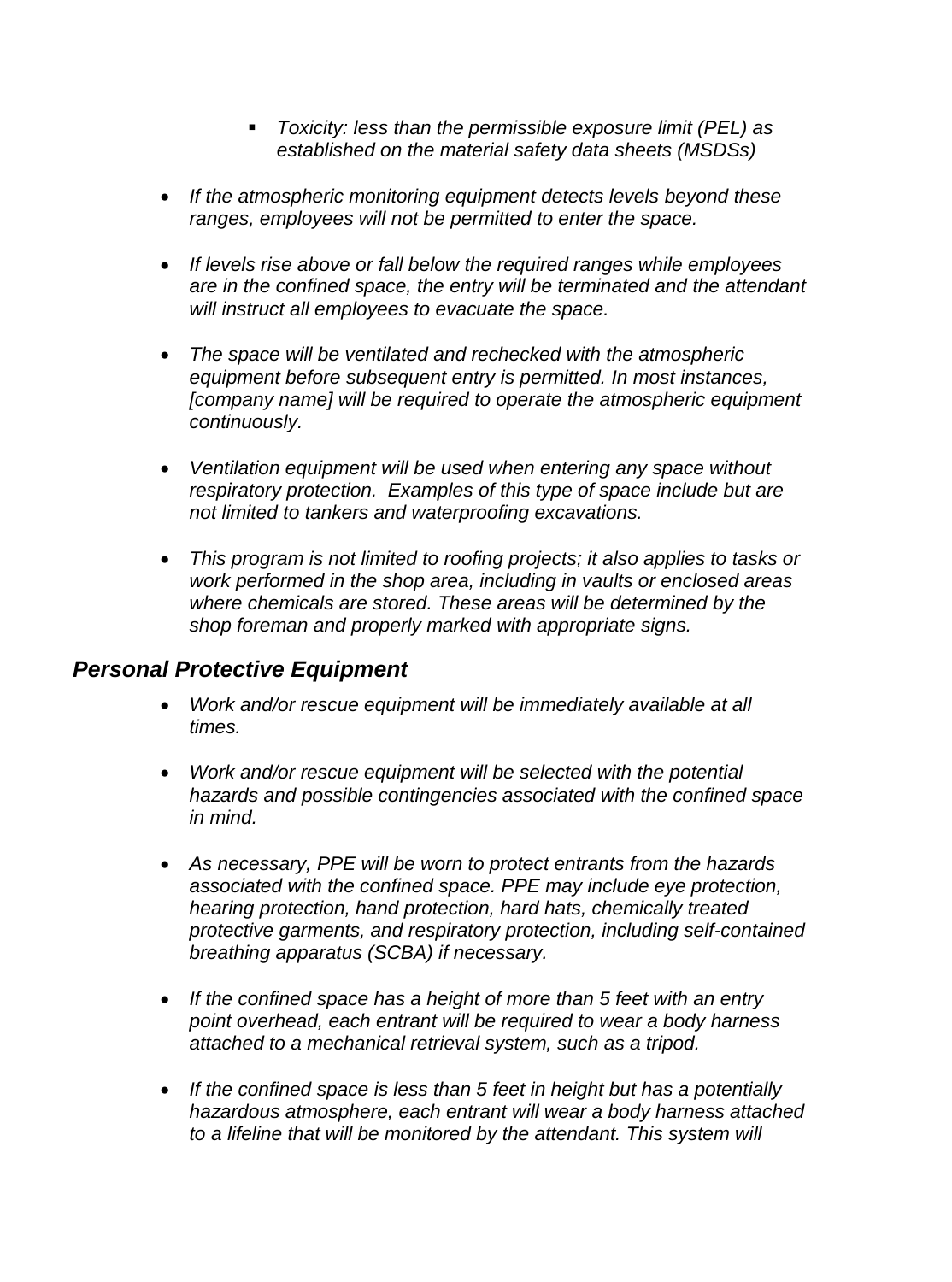*allow the attendant to perform a non-entry rescue, if necessary, by pulling the entrant out by the lifeline.*

 *If the confined space entry requires more than one entrant using an airline system, the attendant will be responsible for ensuring the air hoses and lifelines do not become entangled.*

### *General Safety Issues:*

- *Under no circumstances will compressed gas cylinders such as those containing oxygen or acetylene be allowed inside the confined space.*
- *The only pressurized cylinder that will be permitted is a SCBA for respiratory protection.*
- *If welding or cutting activities are conducted in the confined space, the following must be adhered to:*
	- *Hoses and torches will be inspected before use. If any piece of equipment is found to be defective, it will be tagged and removed from service immediately.*
	- *A fire watch will be posted during and after the confined space entry is complete.*
	- *All torches and hoses will be removed after work has ceased.*
- *Lockout/tagout procedures will be followed on all applicable equipment.*
- *When natural lighting is not sufficient, additional lighting will be provided. It must not exceed 12 volts in damp conditions and will be equipped with a ground fault circuit interrupter. In hazardous atmospheres, explosion-proof lighting will be required.*
- *Communications will be established and used throughout the entire confined space entry.*
- *Properly rated fire extinguishers will be present, fully charged and functional.*

# *Rescue and Emergency Services*

*Nonentry rescue services will be performed by the attendant. The local fire department will be notified before the procedure begins in case nonentry rescue cannot be performed. [Company name's] management allows its employees to conduct entry rescues provided the following conditions are met:*

> *Each potential rescuer must be provided with proper PPE and be trained in its use for rescue.*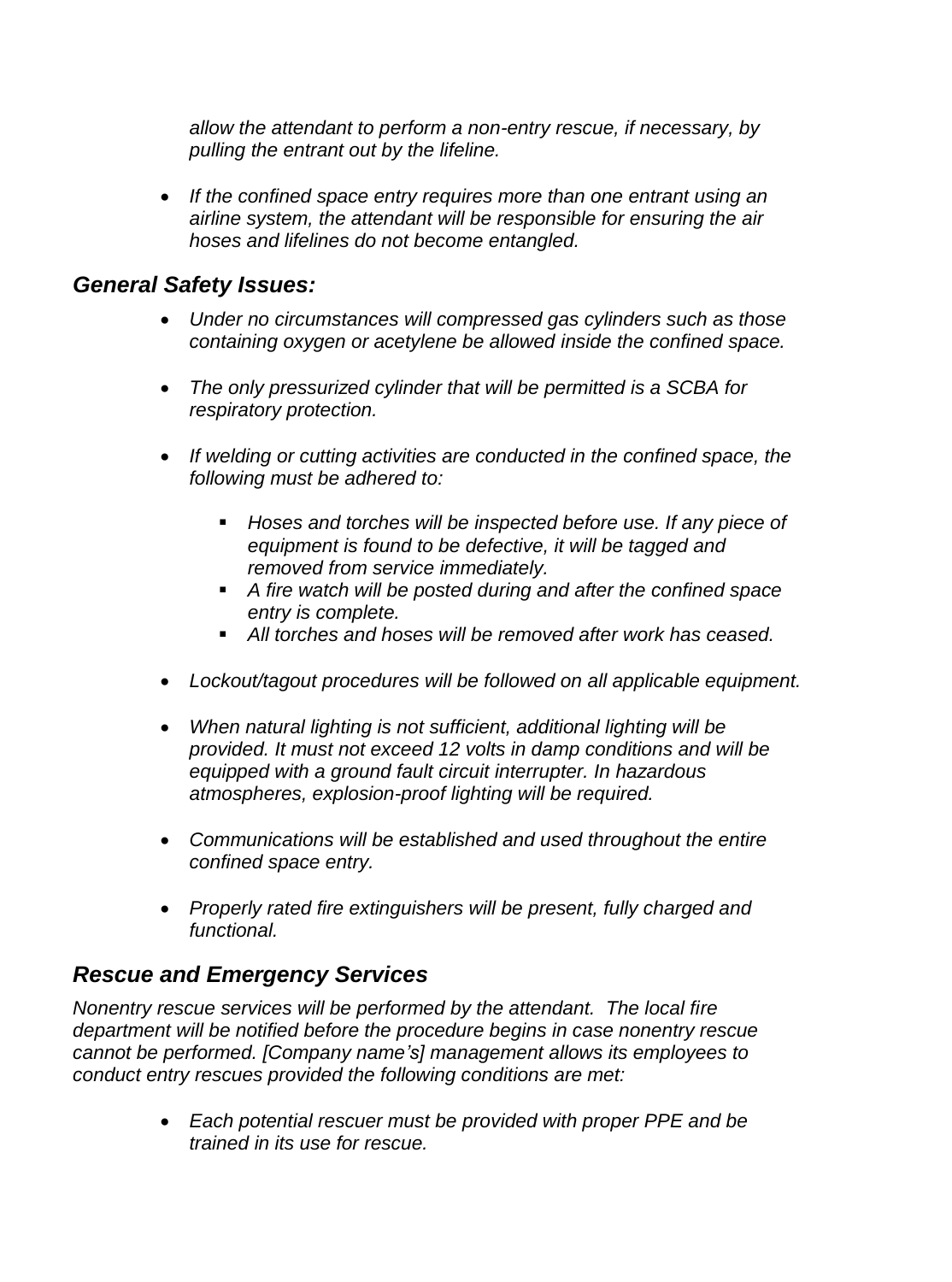- *Each team member must be fully trained as an authorized entrant and confined-space rescue personnel.*
- *Training must take place initially before confined space entries occur and annually thereafter. Each rescue team member must practice removing humans or life-size mannequins.*
- *Each team member must be trained in first aid. At least one member must be trained in first aid and CPR.*

*If an emergency occurs and these conditions are not satisfied, an attendant will call the fire department or the specified rescue service. If [company name] elects to use an outside organization to perform rescue duties, it will:*

- *Inform the rescue service of the hazards of the confined space*
- *Allow access to previous permits so the rescue company can develop an action plan*

# *Confined Space Exceptions*

# *Alternative Confined-space Entry Plan*

*Under certain circumstances, [company name] will reclassify a space to allow for a streamlined approach to entering the confined space. This alternative entry plan will be allowed to be implemented only when:*

- *The only hazard posed by the permit space is an actual or potential hazardous atmosphere.*
- *Continuous forced air ventilation alone is sufficient to maintain a safe atmosphere.*
- *Atmospheric monitoring is done to support the claims in items 1 and 2.*
- *All data from items 1 and 2 are recorded and made available for all entrants to review.*

*If one of the these items cannot be achieved, permit-required confined-space entry procedures must be followed. The person(s) performing initial atmospheric monitoring tests must follow the standard permit-required confined space procedures.*

*If the items can be achieved and the space reclassified, the following procedures will be implemented:*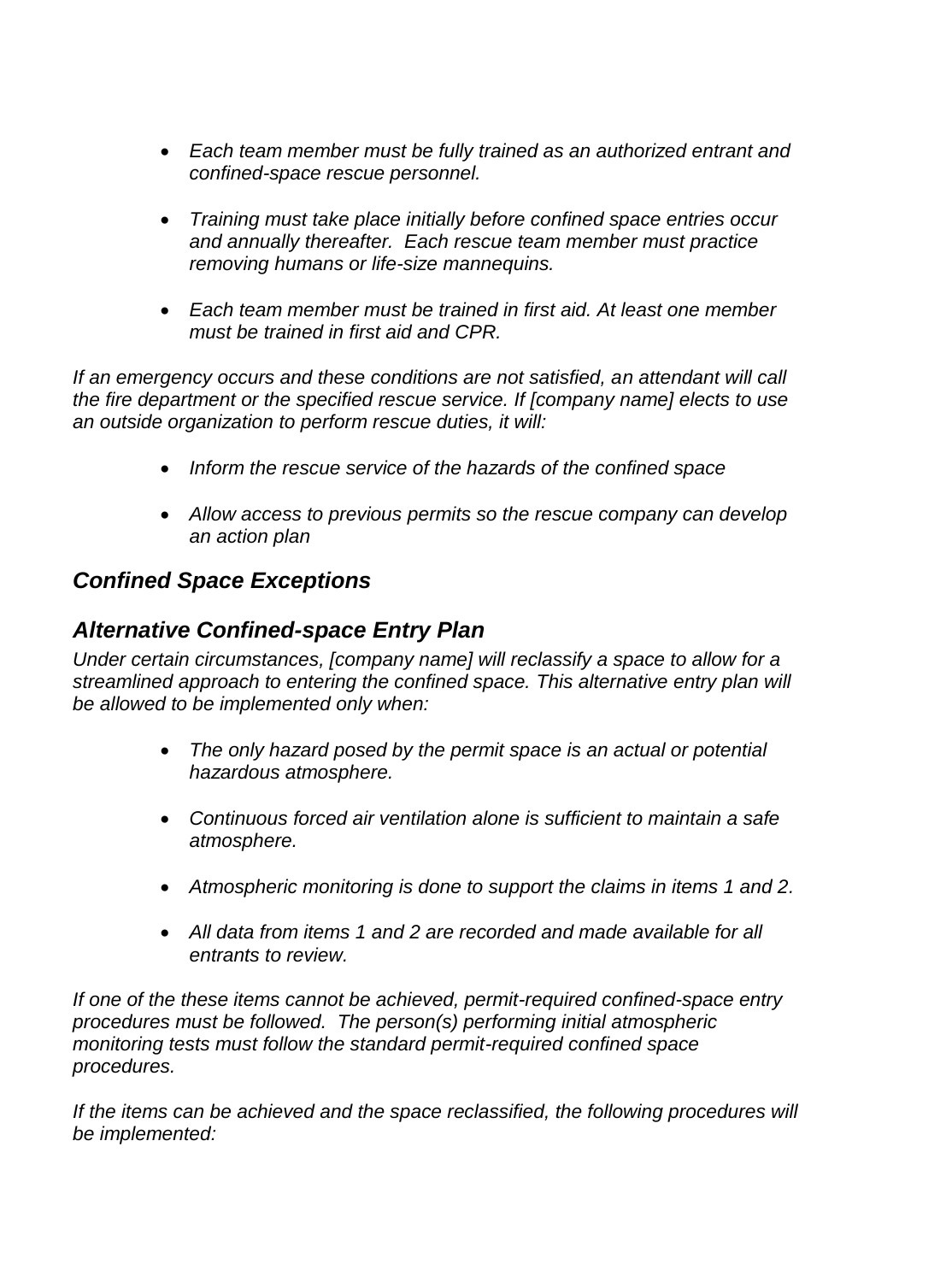- *Any condition making it unsafe to remove an entrance cover will be eliminated before the cover is removed.*
- *After entrance covers are removed, guardrails, barricade tape, etc., will be erected to prevent accidental falls through the opening.*
- *Atmospheric monitoring to determine oxygen levels, toxic air contaminants, and flammable gases or vapors will be completed before entry operations. Atmospheric monitoring will also be conducted periodically during the entry to ensure these levels have not become more hazardous.*
- *Continuous forced-air ventilation will be used as follows:*
	- *The system must be capable of eliminating the atmospheric hazard while entrants are inside the space.*
	- *The system must be directed to or away from (depending on the airflow direction) the immediate area of the entrants and remain operational during the entire entry procedure.*
	- *The air supply for the system must come from a clean source and not increase hazards.*
- *If a hazardous atmospheric condition is detected while entrants are in the confined space, the following steps will be taken:*
	- *Each entrant will leave the space immediately.*
	- *The space will be evaluated to determine how the hazardous atmosphere developed.*
	- *Measures will be taken to protect the entrants from the hazardous atmosphere.*

# *Nonpermit-required Confined Spaces*

*[Company name] may have the opportunity to reclassify a permit-required confined space as a nonpermit-required confined space provided the following conditions are met:*

- *The permit space poses no actual or potential atmospheric hazards, and all hazards within the space can be eliminated from outside the space. If it is necessary to enter the space to eliminate the hazards, then permit-required confined space procedures must be followed.*
- *The space must remain free of atmospheric hazards at all times.*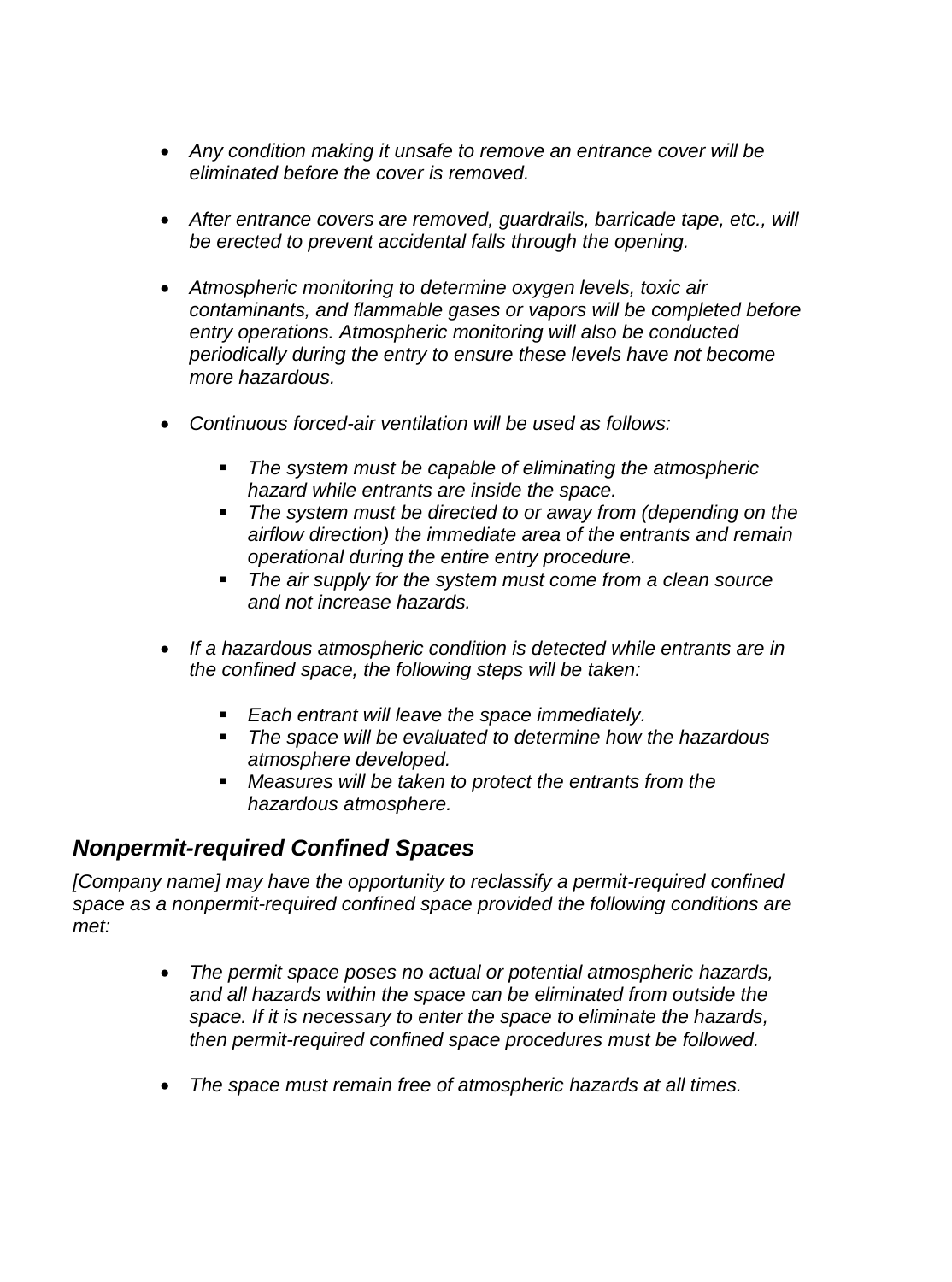- *All information must be documented, certifying the date, location of the space and signature of the person making the determination. This form must be made available to all employees entering the space.*
- *If hazards arise while employees are working in the space, employees must immediately evacuate and reclassify the space as a permitrequired confined space.*

*The use of forced-air ventilation systems does not constitute the elimination of atmospheric hazards during nonpermit-required confined space entries.*

# **CONFINED SPACE ENTRY PERMIT**

*\_\_\_\_\_\_\_\_\_\_\_\_\_\_\_\_\_\_\_\_\_\_\_\_\_\_\_\_\_\_\_\_\_\_\_\_\_\_\_\_\_\_\_\_\_\_\_\_\_\_\_\_\_\_\_\_\_\_\_\_\_\_\_\_\_\_\_*

*\_\_\_\_\_\_\_\_\_\_\_\_\_\_\_\_\_\_\_\_\_\_\_\_\_\_\_\_\_\_\_\_\_\_\_\_\_\_\_\_\_\_\_\_\_\_\_\_\_\_\_\_\_\_\_\_\_\_\_\_\_\_\_\_\_\_\_*

*\_\_\_\_\_\_\_\_\_\_\_\_\_\_\_\_\_\_\_\_\_\_\_\_\_\_\_\_\_\_\_\_\_\_\_\_\_\_\_\_\_\_\_\_\_\_\_\_\_\_\_\_\_\_\_\_\_\_\_\_\_\_\_\_\_\_\_ \_\_\_\_\_\_\_\_\_\_\_\_\_\_\_\_\_\_\_\_\_\_\_\_\_\_\_\_\_\_\_\_\_\_\_\_\_\_\_\_\_\_\_\_\_\_\_\_\_\_\_\_\_\_\_\_\_\_\_\_\_\_\_\_\_\_\_*

*\_\_\_\_\_\_\_\_\_\_\_\_\_\_\_\_\_\_\_\_\_\_\_\_\_\_\_\_\_\_\_\_\_\_\_\_\_\_\_\_\_\_\_\_\_\_\_\_\_\_\_\_\_\_\_\_\_\_\_\_\_\_\_\_\_\_\_*

*\_\_\_\_\_\_\_\_\_\_\_\_\_\_\_\_\_\_\_\_\_\_\_\_\_\_\_\_\_\_\_\_\_\_\_\_\_\_\_\_\_\_\_\_\_\_\_\_\_\_\_\_\_\_\_\_\_\_\_\_\_\_\_\_\_\_\_*

*\_\_\_\_\_\_\_\_\_\_\_\_\_\_\_\_\_\_\_\_\_\_\_\_\_\_\_\_\_\_\_\_\_\_\_\_\_\_\_\_\_\_\_\_\_\_\_\_\_\_\_\_\_\_\_\_\_\_\_\_\_\_\_\_\_\_\_*

### **GENERAL INFORMATION**

*Space to be Entered: \_\_\_\_\_\_\_\_\_\_\_\_\_\_\_\_\_\_\_\_\_\_\_\_\_\_\_\_\_\_\_\_\_\_\_\_\_\_\_\_\_\_\_\_\_\_\_\_\_*

*Location/Building: \_\_\_\_\_\_\_\_\_\_\_\_\_\_\_\_\_\_\_\_\_\_\_\_\_\_\_\_\_\_\_\_\_\_\_\_\_\_\_\_\_\_\_\_\_\_\_\_\_\_\_\_*

### **Permit No.** *\_\_\_\_\_\_\_\_\_\_\_\_\_\_\_\_\_\_\_\_\_\_\_\_\_\_\_\_*

*Purpose of Entry: \_\_\_\_\_\_\_\_\_\_\_\_\_\_\_\_\_\_\_\_\_\_\_\_\_\_\_\_\_\_\_\_\_\_\_\_\_\_\_\_\_\_\_\_\_\_\_\_\_\_\_\_\_*

*Authorized Duration of Permit: Date:\_\_\_\_\_\_\_ to \_\_\_\_\_\_\_ Time:\_\_\_\_\_\_\_ to \_\_\_\_\_\_\_*

# **EQUIPMENT REQUIRED FOR ENTRY & WORK**

*(Specify as required)*

*Personal Protective Equipment: \_\_\_\_\_\_\_\_\_\_\_\_\_\_\_\_\_\_\_\_\_\_\_\_\_\_\_\_\_\_\_\_\_\_\_\_\_\_\_\_\_*

*Respiratory Protection: \_\_\_\_\_\_\_\_\_\_\_\_\_\_\_\_\_\_\_\_\_\_\_\_\_\_\_\_\_\_\_\_\_\_\_\_\_\_\_\_\_\_\_\_\_\_\_\_*

*Atmospheric Testing/Monitoring: \_\_\_\_\_\_\_\_\_\_\_\_\_\_\_\_\_\_\_\_\_\_\_\_\_\_\_\_\_\_\_\_\_\_\_\_\_\_\_\_\_*

*Communication: \_\_\_\_\_\_\_\_\_\_\_\_\_\_\_\_\_\_\_\_\_\_\_\_\_\_\_\_\_\_\_\_\_\_\_\_\_\_\_\_\_\_\_\_\_\_\_\_\_\_\_\_\_*

*Rescue Equipment: \_\_\_\_\_\_\_\_\_\_\_\_\_\_\_\_\_\_\_\_\_\_\_\_\_\_\_\_\_\_\_\_\_\_\_\_\_\_\_\_\_\_\_\_\_\_\_\_\_\_\_*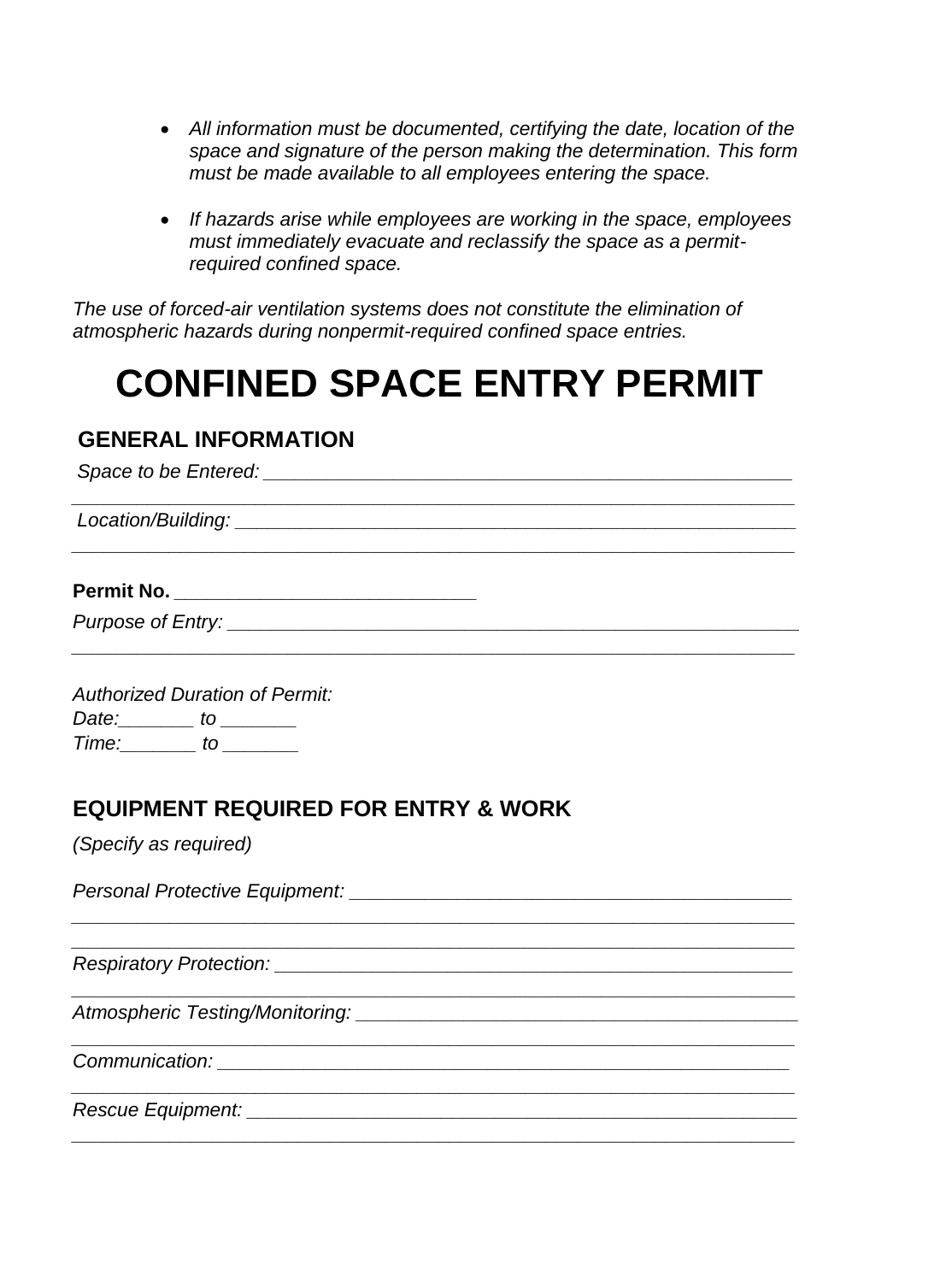### **COMMUNICATION PROCEDURES TO BE USED BY ATTENDANTS AND ENTRANTS:**

*\_\_\_\_\_\_\_\_\_\_\_\_\_\_\_\_\_\_\_\_\_\_\_\_\_\_\_\_\_\_\_\_\_\_\_\_\_\_\_\_\_\_\_\_\_\_\_\_\_\_\_\_\_\_\_\_\_\_\_\_\_\_\_\_\_\_ \_\_\_\_\_\_\_\_\_\_\_\_\_\_\_\_\_\_\_\_\_\_\_\_\_\_\_\_\_\_\_\_\_\_\_\_\_\_\_\_\_\_\_\_\_\_\_\_\_\_\_\_\_\_\_\_\_\_\_\_\_\_\_\_\_\_ \_\_\_\_\_\_\_\_\_\_\_\_\_\_\_\_\_\_\_\_\_\_\_\_\_\_\_\_\_\_\_\_\_\_\_\_\_\_\_\_\_\_\_\_\_\_\_\_\_\_\_\_\_\_\_\_\_\_\_\_\_\_\_\_\_\_*

*\_\_\_\_\_\_\_\_\_\_\_\_\_\_\_\_\_\_\_\_\_\_\_\_\_\_\_\_\_\_\_\_\_\_\_\_\_\_\_\_\_\_\_\_\_\_\_\_\_\_\_\_\_\_\_\_\_\_\_\_\_\_\_\_\_\_ \_\_\_\_\_\_\_\_\_\_\_\_\_\_\_\_\_\_\_\_\_\_\_\_\_\_\_\_\_\_\_\_\_\_\_\_\_\_\_\_\_\_\_\_\_\_\_\_\_\_\_\_\_\_\_\_\_\_\_\_\_\_\_\_\_\_ \_\_\_\_\_\_\_\_\_\_\_\_\_\_\_\_\_\_\_\_\_\_\_\_\_\_\_\_\_\_\_\_\_\_\_\_\_\_\_\_\_\_\_\_\_\_\_\_\_\_\_\_\_\_\_\_\_\_\_\_\_\_\_\_\_\_*

**AUTHORIZED ENTRANTS** *(List by name or attach roster.)*

### **AUTHORIZED ATTENDANTS** *(List by name.)*

### **PERMIT SPACE HAZARDS** *(Indicate hazards with initials)*

| Oxygen deficiency (less than 19.5 percent)                 |
|------------------------------------------------------------|
| Oxygen enrichment (greater than 23.5 percent)              |
| Flammable gases or vapors (greater than 10 percent of LFL) |
| Airborne combustible dust (meets or exceeds LFL)           |
| Toxic gases or vapors (greater than PEL)                   |
| <b>Mechanical hazards</b>                                  |
| Electrical shock                                           |
| Materials harmful to skin                                  |
| Engulfment                                                 |
| Other:                                                     |

### **EMERGENCY SERVICE**

 *\_\_\_\_\_\_\_\_\_\_\_\_\_\_\_\_\_\_\_ \_\_\_\_\_\_\_\_\_\_\_\_\_\_\_\_\_\_\_ \_\_\_\_\_\_\_\_\_\_\_\_\_\_\_\_\_\_ \_\_\_\_\_\_\_\_\_\_\_\_\_\_\_\_\_\_\_ \_\_\_\_\_\_\_\_\_\_\_\_\_\_\_\_\_\_\_ \_\_\_\_\_\_\_\_\_\_\_\_\_\_\_\_\_\_*

 *Name of Service Phone Number Method of Contact*

### **PREPARATION FOR ENTRY** *(Check after steps have been taken.)*

**Notification** *of affected departments of service interruption*

| <b>Isolation Methods:</b>  | $\Box$ Lockout/tagout | $\Box$ Blank/blind   |
|----------------------------|-----------------------|----------------------|
| $\Box$ Purge/clean         | $\sqcap$ lnert        | $\Box$ Ventilate     |
| $\Box$ Atmospheric test    | □ Barriers            | $\Box$ Other: $\Box$ |
| <b>Personal Awareness:</b> |                       |                      |

 $\Box$  Pre-entry briefing on specific hazards and control methods

*Abouth The Didde Didde ontractors about permit and hazard conditions* 

**Additional permits** *required and/or attached:*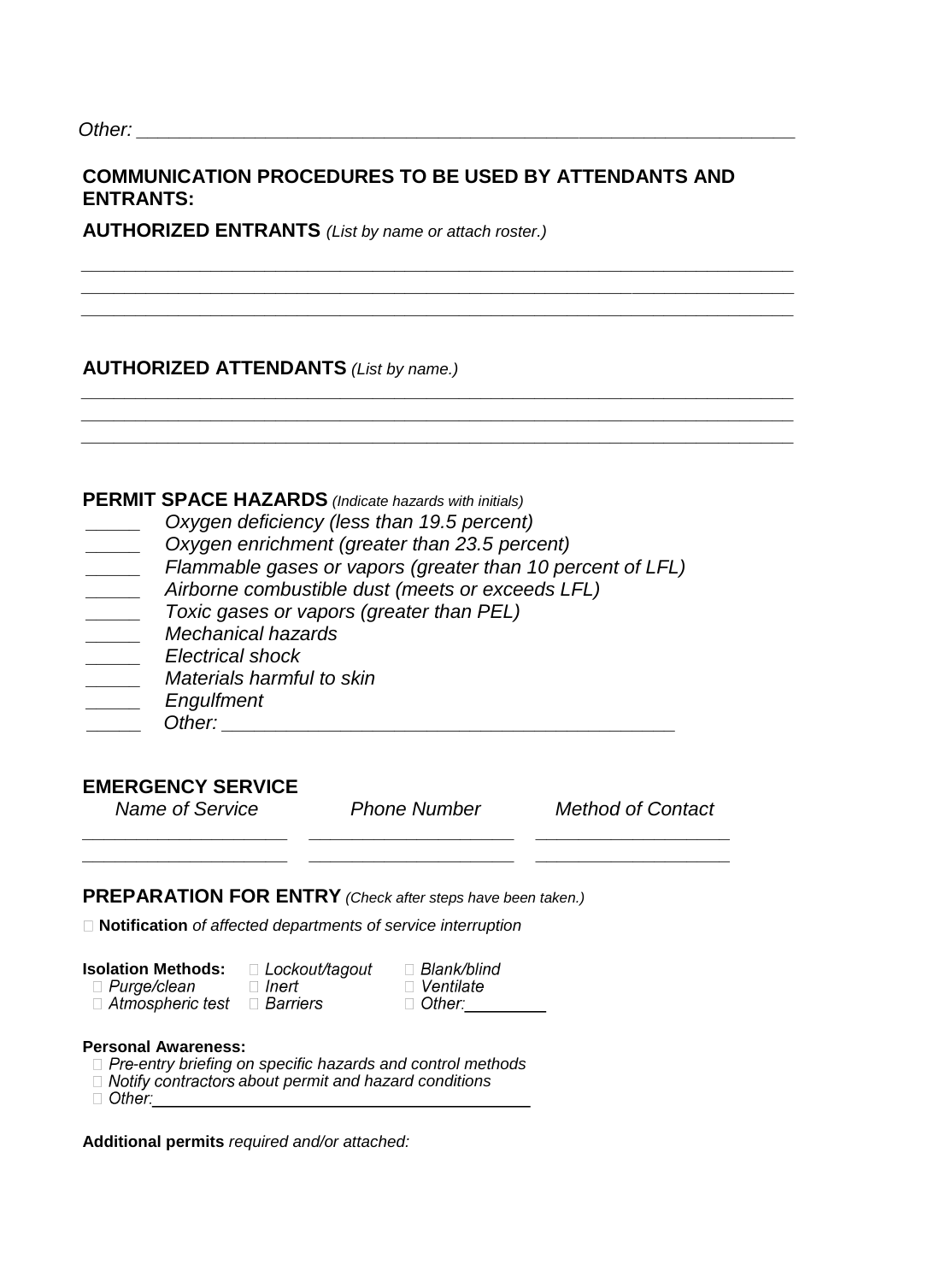| $\Box$ Hot work |                       | $\Box$ Line breaking |                                    | $\Box$ Other: |           |                 |           |                 |                          |       |                 |
|-----------------|-----------------------|----------------------|------------------------------------|---------------|-----------|-----------------|-----------|-----------------|--------------------------|-------|-----------------|
|                 | <b>TESTING RECORD</b> |                      |                                    |               |           |                 |           |                 |                          |       |                 |
| Time            |                       |                      | Oxygen-min.Oxygen-max Flammability | H2S           | Toxic     | Cl <sub>2</sub> | CO        | SO <sub>2</sub> | Heat                     | Other | Tester          |
| Acceptable      |                       |                      |                                    |               | (specify) |                 |           |                 |                          |       | <b>Initials</b> |
| Conditions      | >19.5%                |                      | <23.5% <10% LEL/LFL <10ppm         |               |           | $<$ 0.5 $ppm$   | $<$ 35ppm | $<$ 2 $ppm$     | $\degree$ F/ $\degree$ C |       |                 |
| Result          |                       |                      |                                    |               |           |                 |           |                 |                          |       |                 |
| a.m./p.m.       |                       |                      |                                    |               |           |                 |           |                 |                          |       |                 |
| Result          |                       |                      |                                    |               |           |                 |           |                 |                          |       |                 |
| a.m./p.m.       |                       |                      |                                    |               |           |                 |           |                 |                          |       |                 |
| Result          |                       |                      |                                    |               |           |                 |           |                 |                          |       |                 |
| a.m./p.m.       |                       |                      |                                    |               |           |                 |           |                 |                          |       |                 |
| Result          |                       |                      |                                    |               |           |                 |           |                 |                          |       |                 |
| a.m./p.m.       |                       |                      |                                    |               |           |                 |           |                 |                          |       |                 |
| Result          |                       |                      |                                    |               |           |                 |           |                 |                          |       |                 |
| a.m./p.m.       |                       |                      |                                    |               |           |                 |           |                 |                          |       |                 |
| Result          |                       |                      |                                    |               |           |                 |           |                 |                          |       |                 |
| a.m./p.m.       |                       |                      |                                    |               |           |                 |           |                 |                          |       |                 |
| Result          |                       |                      |                                    |               |           |                 |           |                 |                          |       |                 |
| a.m./p.m.       |                       |                      |                                    |               |           |                 |           |                 |                          |       |                 |

### **AUTHORIZATION BY ENTRY SUPERVISORS**

I certify that all required precautions have been taken and necessary equipment is provided for safe entry and work in this confined space.

| <b>Printed Name</b> | Signature | Date | Time |
|---------------------|-----------|------|------|
|                     |           |      |      |

### THIS PERMIT MUST BE POSTED ON JOB SITE \* GOOD ONLY ON INDICATED **DATE**

# **CONFINED SPACE ENTRY PERMIT**

 $\frac{1}{2} \left( \frac{1}{2} \right) \left( \frac{1}{2} \right) \left( \frac{1}{2} \right)$ 

 $\overline{\phantom{a}}$ 

**Additional Authorized Entrants** 

**Additional Authorized Attendants**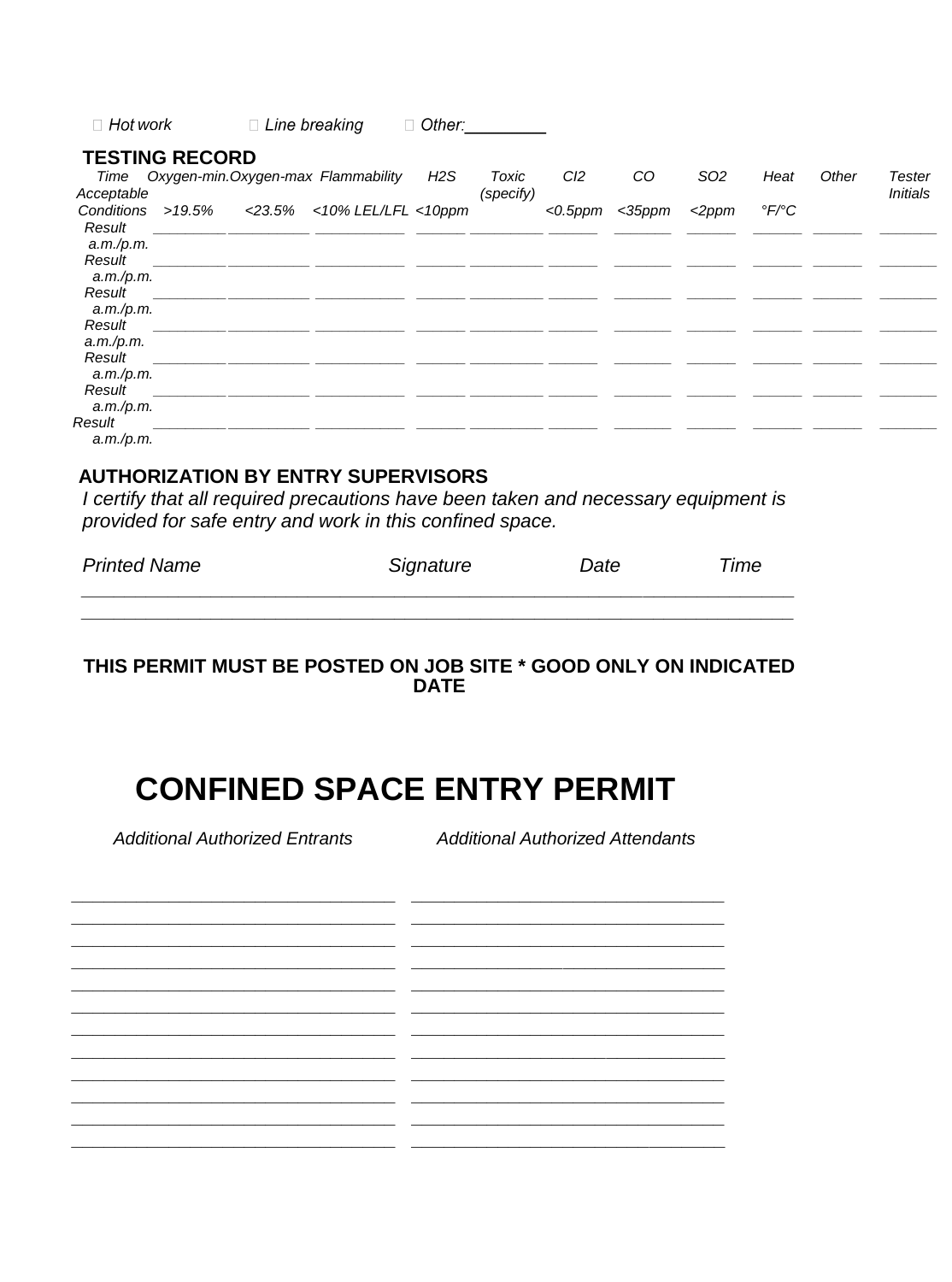**U.S. Department of Labor** *OSHA Office of Training and Education May 1996*

### **Anatomy of Confined Spaces in Construction**

#### **THE ISSUE**

*Fatalities and injuries constantly occur among construction workers who, during the course of their jobs, are required to enter confined spaces. In some circumstances, these workers are exposed to multiple hazards, any of which may cause bodily injury, illness, or death. Newspaper and magazine articles abound with stories of workers injured and killed from a variety of atmospheric factors and physical*  agents. Throughout the construction jobsite, contractors and workers encounter both inherent and induced hazards within confined *workspaces.*

#### **INHERENT HAZARDS**

*Inherent hazards, such as electrical, thermal, chemical, mechanical, etc., are associated with specific types of equipment and the interactions among them. Examples include high voltage (shock or corona discharge and the resulting burns), radiation generated by*  equipment, defective design, omission of protective features (no provision for grounding non-current-carrying conductive parts), high or *low temperatures, high noise levels, and high-pressure vessels and lines (rupturing with resultant release of fragments, fluids, gases, etc.). Inherent hazards usually cannot be eliminated without degrading the system or equipment, or without making them inoperative. Therefore, emphasis must be placed on hazard control methods.*

### **INDUCED HAZARDS**

*Induced hazards arise and are induced from a multitude of incorrect decisions and actions that occur during the actual construction process. Some examples are: omission of protective features, physical arrangements that may cause unintentional worker contact with electrical energy sources, oxygen-deficient atmospheres created at the bottom of pits or shafts, lack of safety factors in structural strength, and flammable atmospheres.*

#### **EXAMINATION OF TYPICAL CONFINED SPACES**

*Following are typical examples of confined workspaces in construction which contain both inherent and induced hazards.*

#### **Vaults**

*A variety of vaults are found on the construction jobsite. On various occasions, workers must enter these vaults to perform a number of functions. The restricted nature of vaults and their frequently below-grade location can create an assortment of safety and health problems.*

#### **Oxygen-Deficient Atmosphere**

*One of the major problems confronting construction workers while working in vaults is the ever-present possibility of an oxygen-deficient atmosphere.*

#### **Explosive or Toxic Gases, Vapors, or Fumes**

*While working in an electrical vault, workers may be exposed to the build-up of explosive gases such as those used for heating (propane). Welding and soldering produce toxic fumes which are confined in the limited atmosphere.*

### **Electrical Shock**

*Electrical shock is often encountered from power tools, line cords, etc. In many instances, such electrical shock results from the fact that the contractor has not provided an approved grounding system or the protection afforded by ground-fault circuit interrupters or lowvoltage systems.*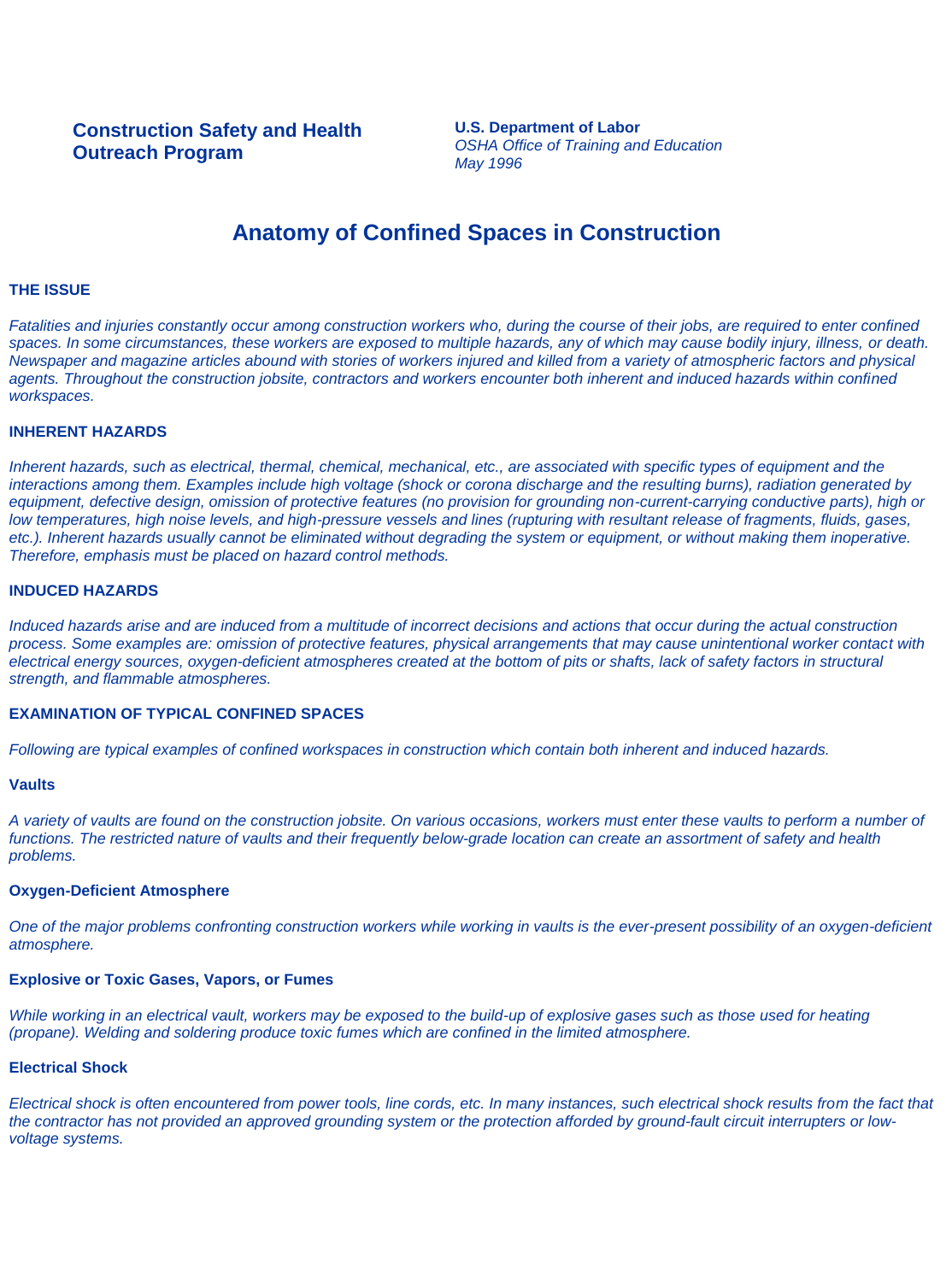### **Purging**

*In some instances, purging agents such as nitrogen and argon may enter the vault from areas adjacent to it. These agents may displace the oxygen in the vault to the extent that it will asphyxiate workers almost immediately.*

### **Materials Falling In and On**

*A hazard normally considered a problem associated with confined spaces is material or equipment which may fall into the vault or onto*  workers as they enter and leave the vault. Vibration could cause the materials on top of the vault to roll off and strike workers. If the *manhole covers were removed, or if they were not installed in the first place, materials could fall into the vault, causing injury to the workers inside.*

#### **Condenser Pits**

*A common confined space found in the construction of nuclear power plants is the condenser pit. Because of their large size, they are often overlooked as potentially hazardous confined spaces. These below-grade areas create large containment areas for the accumulation of toxic fumes, gases, and so forth, or for the creation of oxygen-deficient atmospheres when purging with argon, freon, and other inert gases. Other hazards will be created by workers above dropping equipment, tools, and materials into the pit.*

#### **Manholes**

*Throughout the construction site, manholes are commonplace. As means of entry into and exit from vaults, tanks, pits, and so forth, manholes perform a necessary function. However, these confined spaces may present serious hazards which could cause injuries and*  fatalities. A variety of hazards are associated with manholes. To begin with, the manhole could be a dangerous trap into which the worker *could fall. Often covers are removed and not replaced, or else they are not provided in the first place.*

#### **Pipe Assemblies**

*One of the most frequently unrecognized types of confined spaces encountered throughout the construction site is the pipe assembly. Piping of sixteen to thirty-six inches in diameter is commonly used for a variety of purposes. For any number of reasons, workers will*  enter the pipe. Once inside, they are faced with potential oxygen-deficient atmospheres, often caused by purging with argon or another inert gas. Welding fumes generated by the worker in the pipe, or by other workers operating outside the pipe at either end, subject the *worker to toxic atmospheres. The generally restricted dimensions of the pipe provide little room for the workers to move about and gain*  any degree of comfort while performing their tasks. Once inside the pipe, communication is extremely difficult. In situations where the *pipe bends, communication and extrication become even more difficult. Electrical shock is another problem to which the worker is exposed. Ungrounded tools and equipment or inadequate line cords are some of the causes. As well, heat within the pipe run may cause the worker to suffer heat prostration.*

#### **Ventilation Ducts**

*Ventilation ducts, like pipe runs, are very common at the construction site. These sheet metal enclosures create a complex network which moves heated and cooled air and exhaust fumes to desired locations in the plant. Ventilation ducts may require that workers enter them to cut out access holes, install essential parts of the duct, etc. Depending on where these ducts are located, oxygen deficiency could exist. They usually possess many bends, which create difficult entry and exit and which also make it difficult for workers inside the duct to communicate with those outside it. Electrical shock hazards and heat stress are other problems associated with work inside ventilation ducts.*

#### **Tanks**

*Tanks are another type of confined workspace commonly found in construction. They are used for a variety of purposes, including the storage of water, chemicals, etc.*

*Tanks require entry for cleaning and repairs. Ventilation is always a problem. Oxygen-deficient atmospheres, along with toxic and explosive atmospheres created by the substances stored in the tanks, present hazards to workers. Heat, another problem in tanks, may cause heat prostration, particularly on a hot day. Since electrical line cords are often taken into the tank, the hazard of electrical shock is always present. The nature of the tank's structure often dictates that workers must climb ladders to reach high places on the walls of the tank.*

#### **Sumps**